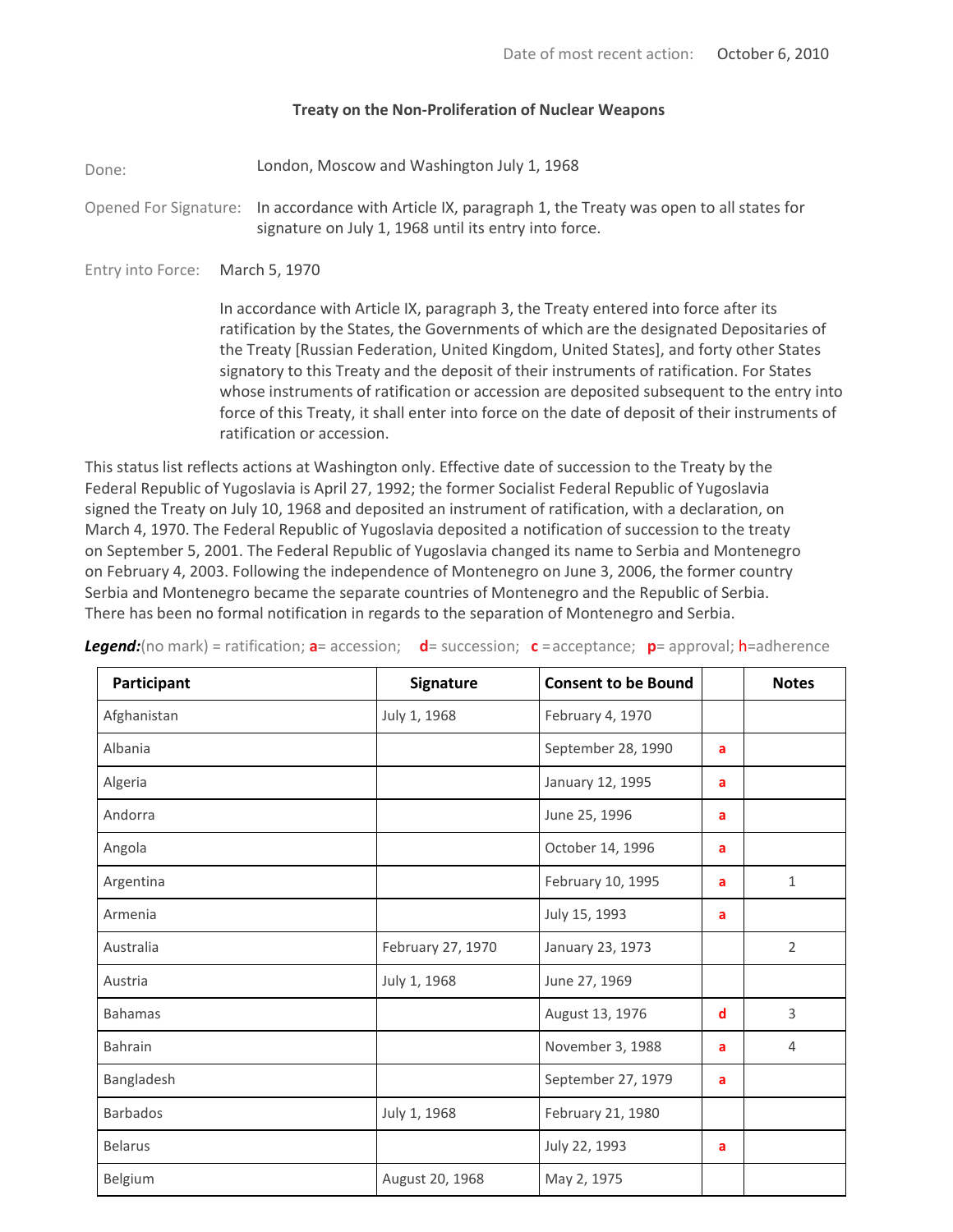| Participant                   | Signature         | <b>Consent to be Bound</b> |   | <b>Notes</b>   |
|-------------------------------|-------------------|----------------------------|---|----------------|
| Benin                         | July 1, 1968      | October 31, 1972           |   |                |
| Bhutan                        |                   | May 23, 1985               | a |                |
| <b>Bolivia</b>                | July 1, 1968      | May 26, 1970               |   |                |
| Bosnia and Herzegovina        |                   | August 15, 1994            | d | 5              |
| Botswana                      | July 1, 1968      |                            |   |                |
| <b>Brazil</b>                 |                   | September 18, 1998         | a |                |
| <b>Brunei</b>                 |                   | March 26, 1985             | a |                |
| <b>Bulgaria</b>               | July 1, 1968      | September 5, 1969          |   |                |
| <b>Burkina Faso</b>           | November 25, 1968 | March 3, 1970              |   |                |
| <b>Burma</b>                  |                   | December 2, 1992           | a |                |
| Cambodia                      |                   | June 2, 1972               | a |                |
| Cameroon                      | July 17, 1968     | January 8, 1969            |   |                |
| Canada                        | July 23, 1968     | January 8, 1969            |   |                |
| Central African Republic      |                   | October 25, 1970           |   |                |
| Chad                          |                   | March 10, 1971             |   | 6              |
| Chile                         |                   | May 25, 1995               | a |                |
| China, People's Republic of   |                   | March 17, 1992             | a | $\overline{7}$ |
| Colombia                      | July 1, 1968      | April 8, 1986              |   |                |
| Comoros                       |                   | October 4, 1995            | a |                |
| Congo, Democratic Republic of | July 22, 1968     | August 4, 1970             |   |                |
| Congo, Republic of            |                   | October 23, 1978           | a |                |
| Costa Rica                    | July 1, 1968      | March 3, 1970              |   |                |
| Cote d'Ivoire                 | July 1, 1968      | March 6, 1973              |   |                |
| Croatia                       |                   | June 29, 1992              | d | 8              |
| Cyprus                        | July 1, 1968      | February 16, 1970          |   |                |
| Czech Republic                |                   | January 1, 1993            | d | 9              |
| Denmark                       | January 1, 1968   | January 3, 1969            |   |                |
| Djibouti                      |                   | October 16, 1996           | a |                |
| Dominican Republic            | July 1, 1968      | July 24, 1971              |   |                |
| Ecuador                       | July 9, 1968      | March 7, 1969              |   |                |
| El Salvador                   | July 1, 1968      | July 11, 1972              |   |                |
| <b>Equatorial Guinea</b>      |                   | November 1, 1984           | a |                |
| Eritrea                       |                   | March 6, 1995              | a |                |
| Estonia                       |                   | January 31, 1992           | a |                |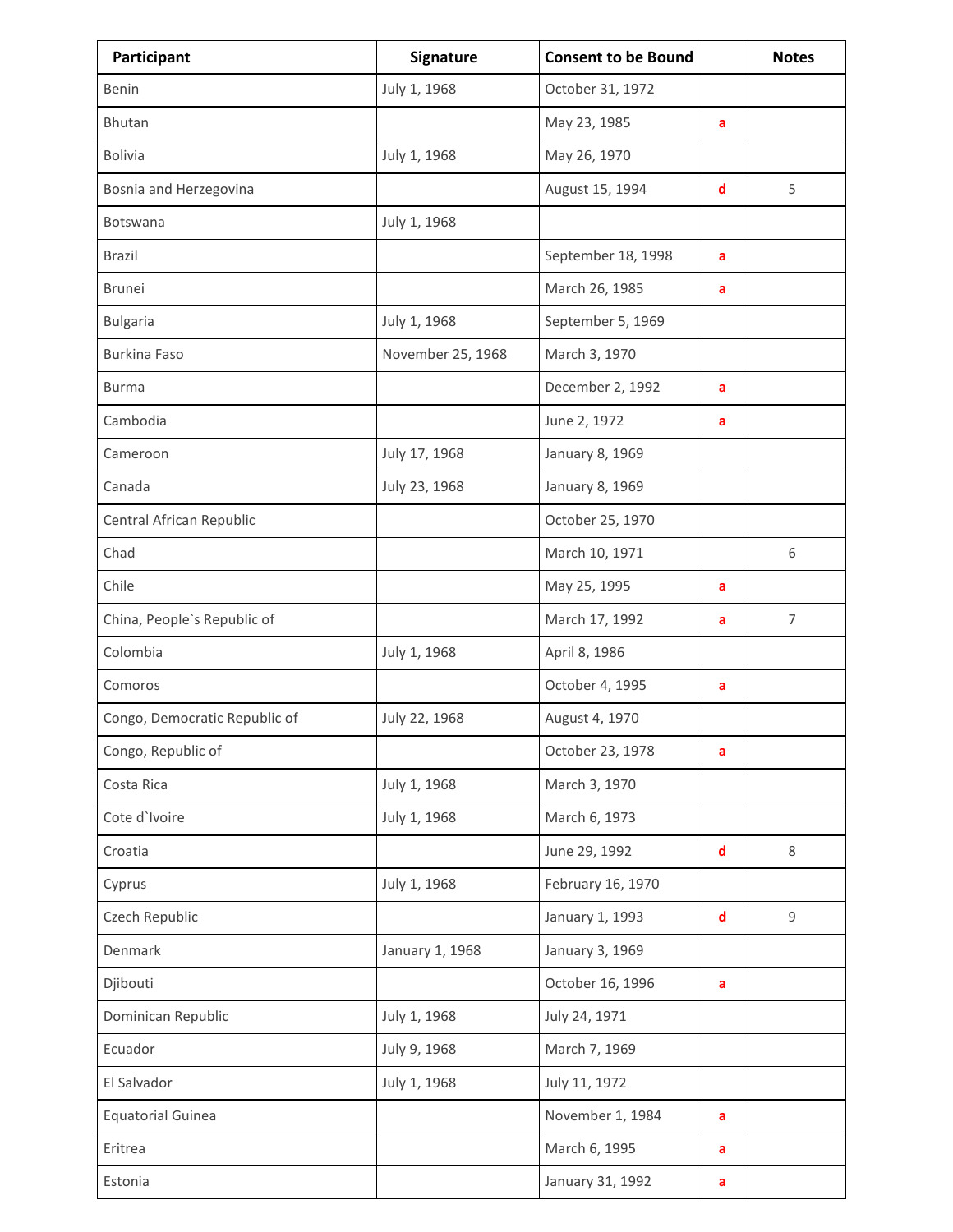| Participant        | Signature          | <b>Consent to be Bound</b> |   | <b>Notes</b> |
|--------------------|--------------------|----------------------------|---|--------------|
| Eswatini           |                    | December 16, 1969          |   | 29           |
| Ethiopia           | September 5, 1968  | March 5, 1970              |   |              |
| Fiji               |                    | July 21, 1972              | a |              |
| Finland            | July 1, 1968       | February 5, 1969           |   |              |
| France             |                    | August 3, 1992             | a |              |
| Gabon              |                    | February 19, 1974          | a |              |
| Gambia             | September 20, 1968 | May 12, 1975               |   |              |
| Georgia            |                    | March 7, 1994              | a |              |
| Germany            | November 28, 1969  | May 2, 1975                |   | 10           |
| Ghana              | July 1, 1968       | May 5, 1970                |   |              |
| Greece             | July 1, 1968       | March 11, 1970             |   |              |
| Grenada            |                    | December 3, 1975           | d | 11           |
| Guatemala          | July 26, 1968      | March 22, 1970             |   |              |
| Guyana             |                    | October 19, 1993           | a |              |
| Haiti              | July 1, 1968       | June 2, 1970               |   |              |
| Holy See           |                    | February 25, 1971          | a | 12           |
| Honduras           | July 1, 1968       | May 16, 1973               |   |              |
| Hungary            | July 1, 1968       | May 27, 1969               |   |              |
| Iceland            | July 1, 1968       | July 18, 1969              |   |              |
| Indonesia          | March 2, 1970      | July 12, 1979              |   | 13           |
| Iran               | July 1, 1968       | February 2, 1970           |   |              |
| Ireland            | July 1, 1968       | July 1, 1968               |   |              |
| Italy              | January 28, 1969   | May 2, 1975                |   |              |
| Jamaica            | April 14, 1969     | March 5, 1970              |   |              |
| Japan              | February 3, 1970   | June 8, 1976               |   | 14           |
| Jordan             | July 10, 1968      | February 11, 1970          |   |              |
| Kazakhstan         |                    | February 14, 1994          | a |              |
| Kenya              | July 1, 1968       |                            |   |              |
| Korea, Republic of | July 1, 1968       | April 23, 1975             |   | 15           |
| Kuwait             | August 15, 1968    | November 17, 1989          |   | 16           |
| Laos               | July 1, 1968       | March 5, 1970              |   |              |
| Lebanon            | July 1, 1968       | November 20, 1970          |   |              |
| Lesotho            | July 9, 1968       | May 20, 1970               |   |              |
| Liberia            | July 1, 1968       | March 5, 1970              |   |              |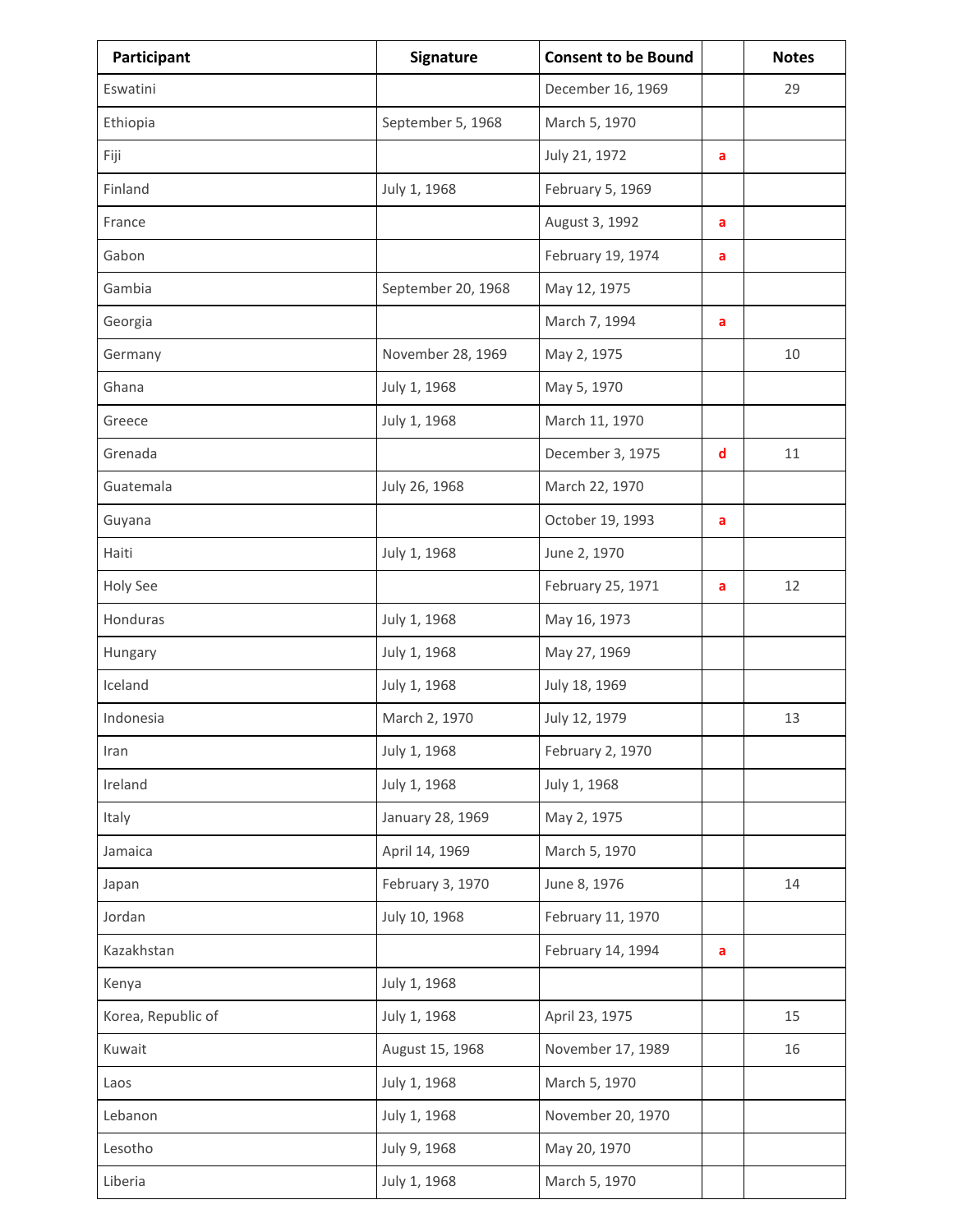| Participant      | Signature          | <b>Consent to be Bound</b> |   | <b>Notes</b> |
|------------------|--------------------|----------------------------|---|--------------|
| Libya            | July 19, 1968      | May 26, 1975               |   |              |
| Liechtenstein    |                    | April 20, 1978             | a | 17           |
| Lithuania        |                    | September 23, 1991         | a |              |
| Luxembourg       | August 14, 1968    | May 2, 1975                |   |              |
| Madagascar       | August 22, 1968    | October 8, 1970            |   |              |
| Malawi           |                    | February 19, 1986          | a |              |
| Malaysia         | July 1, 1968       | March 5, 1970              |   |              |
| Maldives         | September 11, 1968 | April 7, 1970              |   |              |
| Mali             | July 14, 1969      | March 5, 1970              |   |              |
| Malta            | April 17, 1969     | February 6, 1970           |   |              |
| Marshall Islands |                    | January 30, 1995           | a |              |
| Mauritania       |                    | October 26, 1993           | a |              |
| Mauritius        | July 1, 1968       | April 8, 1969              |   |              |
| Mexico           | July 26, 1968      | January 21, 1969           |   | 19           |
| Micronesia       |                    | April 14, 1995             | a |              |
| Moldova          |                    | October 11, 1994           | a |              |
| Monaco           |                    | March 13, 1995             | a |              |
| Montenegro       |                    | September 5, 2001          | d | 20           |
| Morocco          | July 1, 1968       | December 16, 1970          |   |              |
| Mozambique       |                    | September 12, 1990         | a |              |
| Namibia          |                    | October 7, 1992            | a |              |
| Nepal            | July 1, 1968       | January 5, 1970            | c |              |
| Netherlands      | August 20, 1968    | May 2, 1975                |   | 21           |
| New Zealand      | July 1, 1968       | September 10, 1969         |   |              |
| Nicaragua        | July 1, 1968       | March 6, 1973              |   |              |
| Niger            |                    | October 9, 1992            | a |              |
| Nigeria          | July 1, 1968       | October 7, 1968            |   |              |
| North Macedonia  |                    | April 12, 1995             | d | 18           |
| Norway           | July 1, 1968       | February 5, 1969           |   |              |
| Oman             |                    | January 23, 1997           | a |              |
| Palau            |                    | April 14, 1995             | a |              |
| Panama           | July 1, 1968       | January 13, 1977           |   |              |
| Papua New Guinea |                    | January 25, 1982           | a |              |
| Paraguay         | July 1, 1968       | February 4, 1970           |   |              |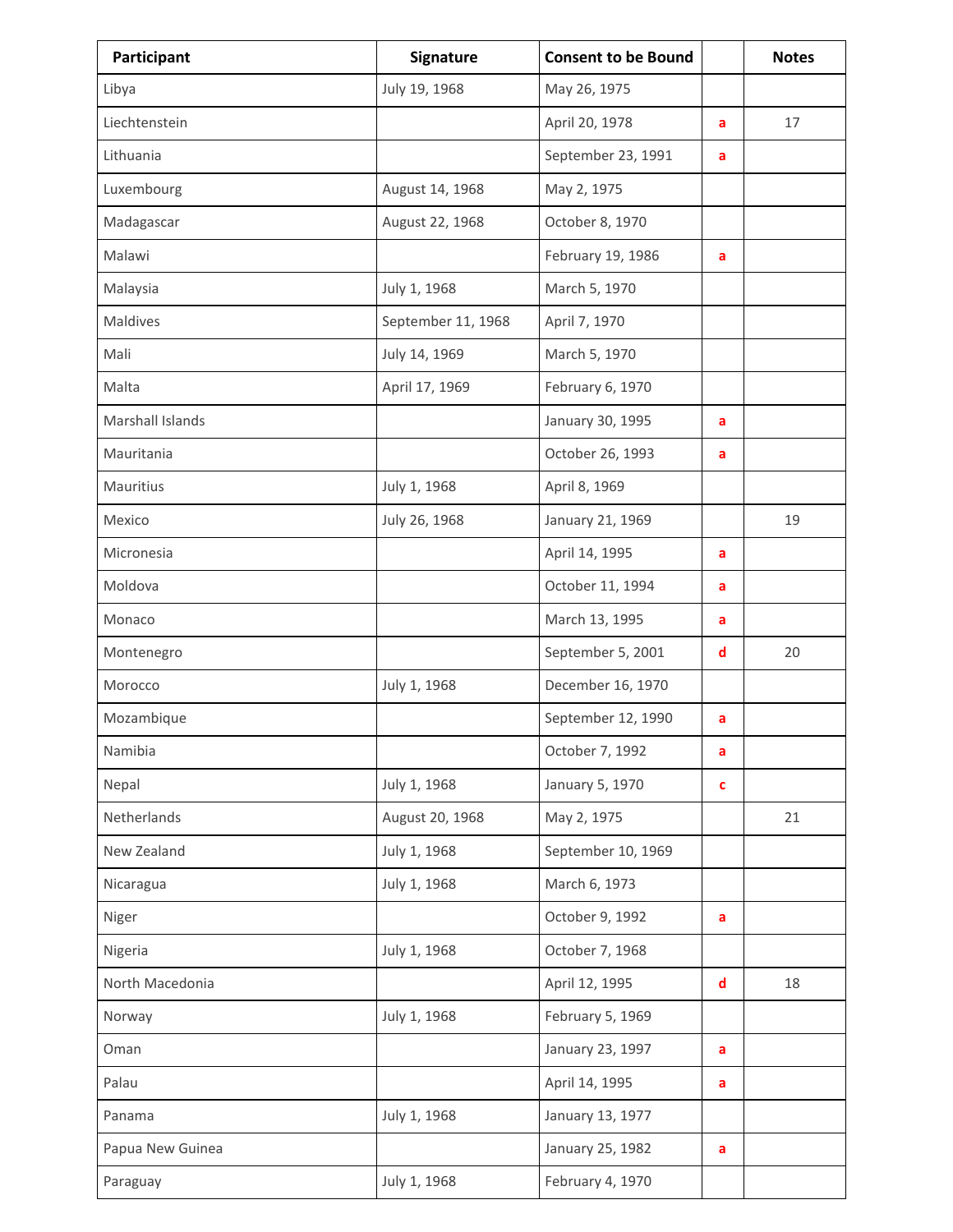| Participant           | <b>Signature</b>  | <b>Consent to be Bound</b> |              | <b>Notes</b> |
|-----------------------|-------------------|----------------------------|--------------|--------------|
| Peru                  | July 1, 1968      | March 3, 1970              |              |              |
| Philippines           | July 1, 1968      | October 5, 1972            |              |              |
| Poland                | July 1, 1968      | June 12, 1969              |              |              |
| Portugal              |                   | December 15, 1977          | a            |              |
| Qatar                 |                   | June 13, 1989              | a            |              |
| Romania               | July 1, 1968      | February 4, 1970           |              |              |
| Russia                | July 1, 1968      | March 5, 1970              |              | 22           |
| Rwanda                |                   | May 20, 1975               | a            |              |
| Saint Kitts and Nevis |                   | March 22, 1993             | a            |              |
| Samoa                 |                   | March 18, 1975             | a            |              |
| San Marino            | July 1, 1968      | August 31, 1970            |              | 23           |
| Saudi Arabia          |                   | October 3, 1988            | a            |              |
| Senegal               | July 1, 1968      | December 22, 1970          |              |              |
| Serbia                |                   | September 5, 2001          | d            | 24           |
| Seychelles            |                   | April 8, 1985              | a            |              |
| Sierra Leone          |                   | February 26, 1975          | a            |              |
| Singapore             | February 5, 1970  | March 10, 1976             |              |              |
| Slovak Republic       |                   | January 1, 1993            | d            | 25           |
| Slovenia              |                   | August 20, 1992            | d            | 26           |
| Somalia               | July 1, 1968      | November 12, 1970          |              |              |
| South Africa          |                   | July 10, 1991              | a            |              |
| Spain                 |                   | November 5, 1987           | a            |              |
| Sri Lanka             | July 1, 1968      | March 5, 1979              |              |              |
| Sudan                 |                   | October 31, 1973           |              | 27           |
| Suriname              |                   | June 30, 1976              | $\mathsf{d}$ | 28           |
| Sweden                | August 19, 1968   | January 9, 1970            |              |              |
| Switzerland           | November 27, 1969 | March 9, 1977              |              | 30           |
| Tanzania              |                   | June 7, 1991               | a            |              |
| Timor-Leste           |                   | May 5, 2003                | a            |              |
| Togo                  | July 1, 1968      | February 27, 1970          |              |              |
| Tonga                 |                   | July 15, 1971              | d            | 31           |
| Trinidad and Tobago   | August 20, 1968   | October 30, 1986           |              |              |
| Tunisia               | July 1, 1968      | February 26, 1970          |              |              |
| Turkey                | January 28, 1969  | April 17, 1980             |              | 32           |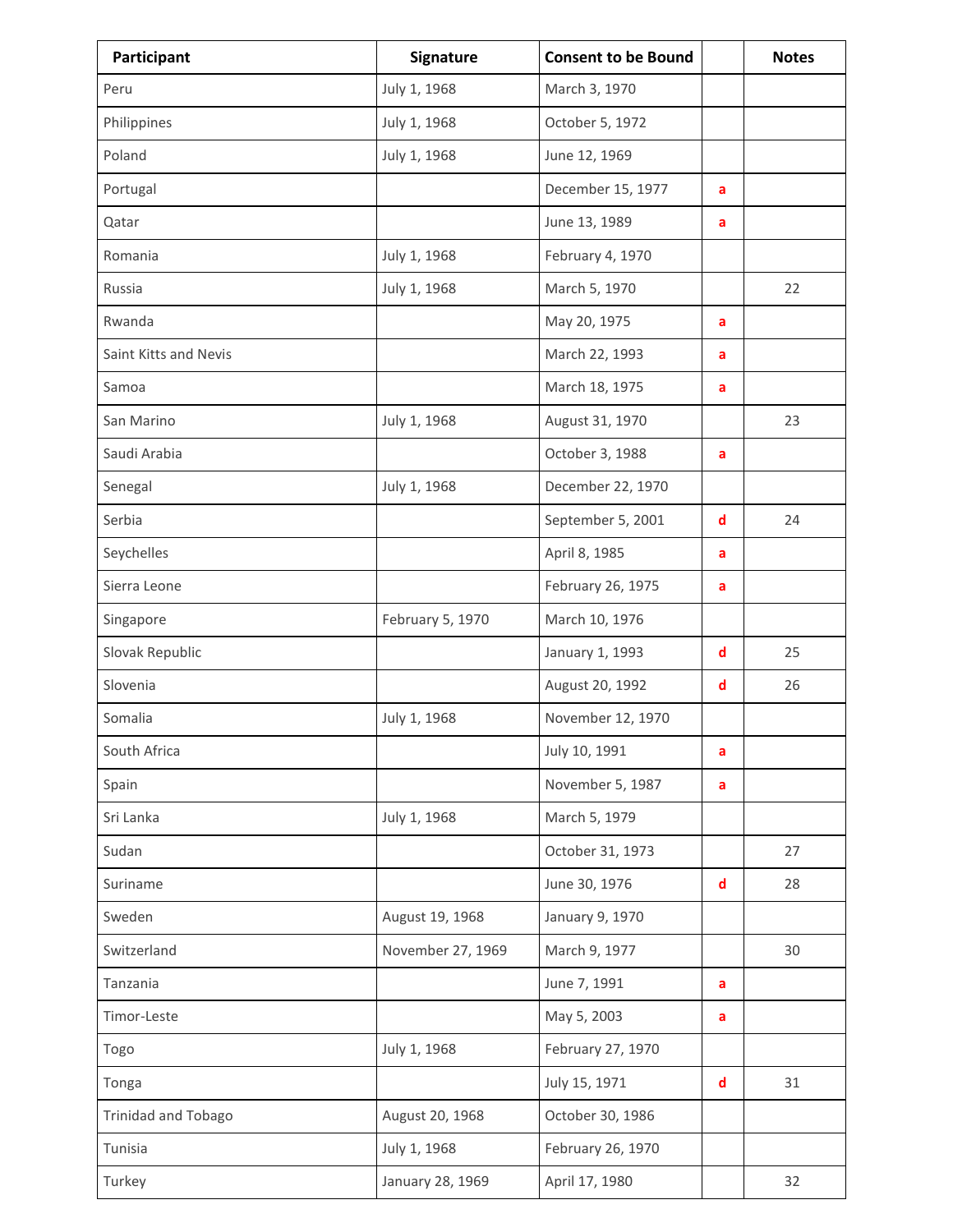| Participant                 | Signature    | <b>Consent to be Bound</b> |   | <b>Notes</b> |
|-----------------------------|--------------|----------------------------|---|--------------|
| Turkmenistan                |              | September 29, 1994         | a |              |
| Uganda                      |              | October 20, 1982           | a |              |
| Ukraine                     |              | December 5, 1994           | a |              |
| <b>United Arab Emirates</b> |              | September 26, 1995         | a |              |
| United Kingdom              | July 1, 1968 | November 27, 1968          |   | 33           |
| <b>United States</b>        | July 1, 1968 | March 5, 1970              |   |              |
| Uruguay                     | July 1, 1968 | August 31, 1970            |   |              |
| Venezuela                   | July 1, 1968 | September 26, 1975         |   |              |
| Vietnam                     |              |                            |   | 34           |
| Zambia                      |              | May 15, 1991               | a |              |
| Zimbabwe                    |              | October 4, 1991            | a |              |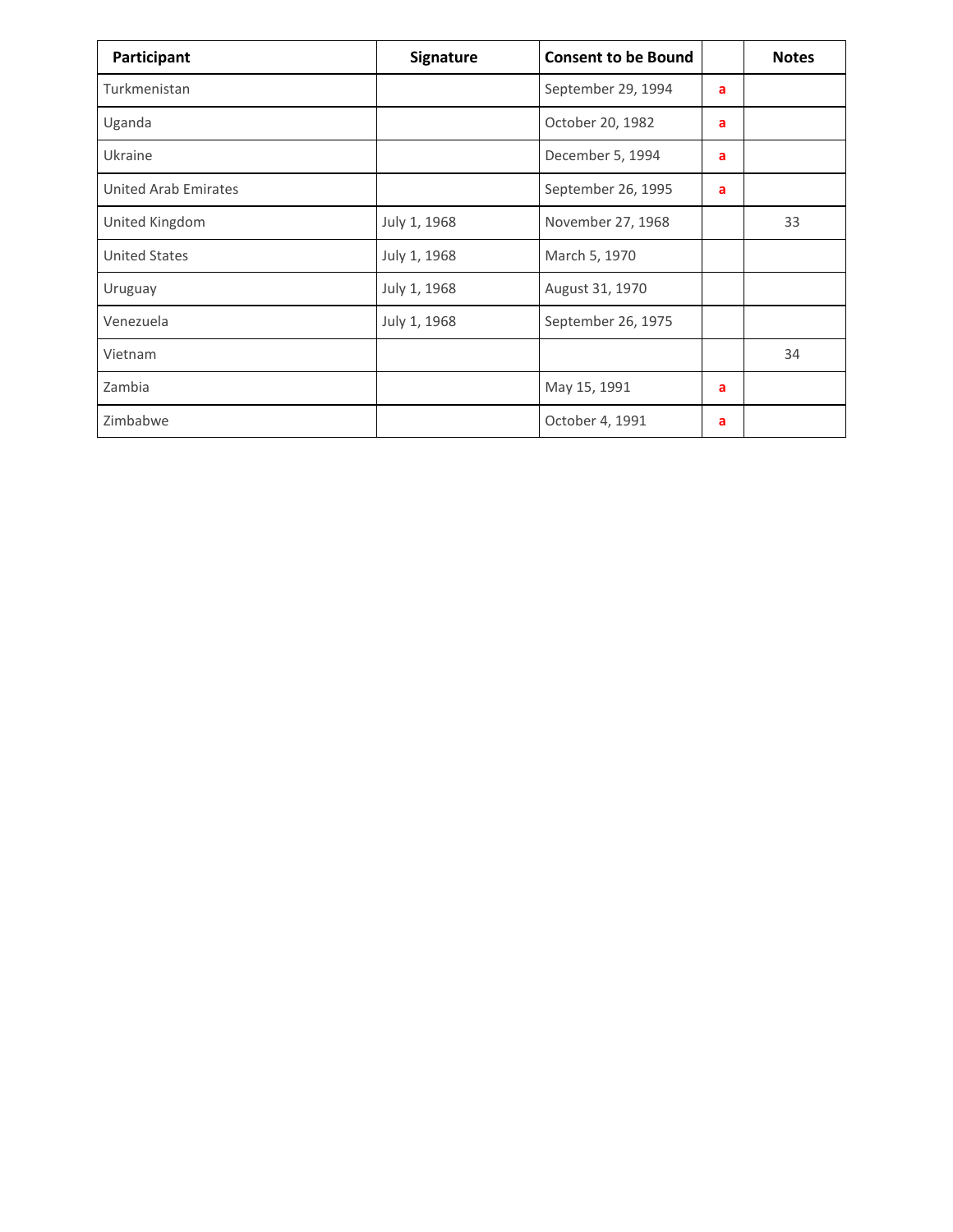# **NOTES**

 $1$  The Argentine instrument of accession contains declarations, an unofficial translation of which reads as follows:

- "1. Argentina firmly supports the total elimination of weapons of mass destruction, thereby resolving the problem of asymmetry or imbalance existing with regard to non-nuclear weapons countries that have renounced the possession thereof.
- "2. The provisions of the NPT, which shall be the subject of a Review and Extension Conference in April 1995, must not be interpreted as impeding present cooperation between Argentina and the organs of the United Nations or the OAS, or with other UN member States signatories to the Full Safeguards Accords in effect with the IAEA, in a series of exclusively peaceful nuclear activities also fully subject to the IAEA system of international safeguards.
- "3. Similarly, Argentina's bilateral or multilateral cooperation with other Latin American States of the region must not be affected with respect to the exclusively peaceful use of nuclear energy carried out in accordance with the obligations assumed under the Treaty for the Prohibition of Nuclear Weapons in Latin America and the Caribbean (the Tlatelolco Treaty) and with the provisions of the NPT, it being understood that these two agreements are instruments that include the promotion of the exclusively peaceful use of nuclear energy."
- 2 At the time of its signature of the Treaty at Washington, Australia made a declaration which was not intended to have any further application after Australia's ratification of the Treaty on January 23,1973.
- 3 The Embassy of the Commonwealth of The Bahamas transmitted to the Department of State, by note dated August 13, 1976, a note of the Minister of External Affairs of The Commonwealth of The Bahamas, dated July 16, 1976, stating that the Government of The Commonwealth of The Bahamas has examined the Treaty and "declares that it considers itself bound thereby by virtue of the signature of the United Kingdom and pursuant to customary international law. I would therefore request you to consider listing The

Commonwealth of The Bahamas as a party to these instruments."

- 4 The final provisions of the instrument of accession to the Treaty by Bahrain read as follows: "The accession by the State of Bahrain to the Treaty on the Non-Proliferation of Nuclear Weapons, 1968, shall in noway constitute recognition of Israel or be a cause for the establishment of any relations of any kind therewith."
- 5 Date of receipt of notification of succession by Bosnia and Herzegovina. The former Socialist Federal Republic of Yugoslavia signed the Treaty on July 10, 1968 and deposited an instrument of ratification, with a declaration, on March 4, 1970.
- 6 Chad signed the Treaty at Moscow on July 1, 1968.
- 7 On July 1, 1968, the Treaty was signed at Washington in the name of the Republic of China. An instrument of ratification of the Treaty on behalf of the Republic of China was deposited at Washington on January 27, 1970. Effective January 1, 1979, the United States recognized the People's Republic of China as the sole legal government of China. The authorities on Taiwan state that they will continue to abide by the provisions of the Treaty and the United States regards them as bound by its obligations.

The instrument of accession to the Treaty by the People's Republic of China contains statements, a translation of which reads as follows:

"Mr. Secretary,

"I have the honor to inform you that the People's Republic of China, in accordance with the decision made by the Standing Committee of the National People's Congress of the People's Republic of China on 29 December 1991, hereby accedes to the Treaty on the Non-Proliferation of Nuclear Weapons (hereinafter referred to as the Treaty) which was opened for signature at London, Moscow and Washington on 1 July 1968, and to state as follows:

- "1. Pursuing an independent foreign policy of peace, China has all along stood for the complete prohibition and thorough destruction of nuclear weapons. With a view to bringing about this objective and maintaining international peace, security and stability, and taking into consideration the aspirations and demands of the large numbers of non-nuclear-weapon countries, China has decided to accede to the Treaty.
- "2. China pursues a policy of not advocating, encouraging or engaging in the proliferation of nuclear weapons, nor helping other countries to develop nuclear weapons. China supports the objectives set forth in the Treaty, namely, prevention of the proliferation of nuclear weapons, acceleration of nuclear disarmament and promotion of international cooperation in the peaceful use of nuclear energy, and believes that these three objectives are interrelated.
- "3. China maintains that the prevention of proliferation of nuclear weapons is not an end in itself, but a measure and step in the process towards the complete prohibition and thorough destruction of nuclear weapons. Non-proliferation of nuclear weapons and nuclear disarmament should be mutually complementary. Only when substantial progress is made in the field of nuclear disarmament can the proliferation of nuclear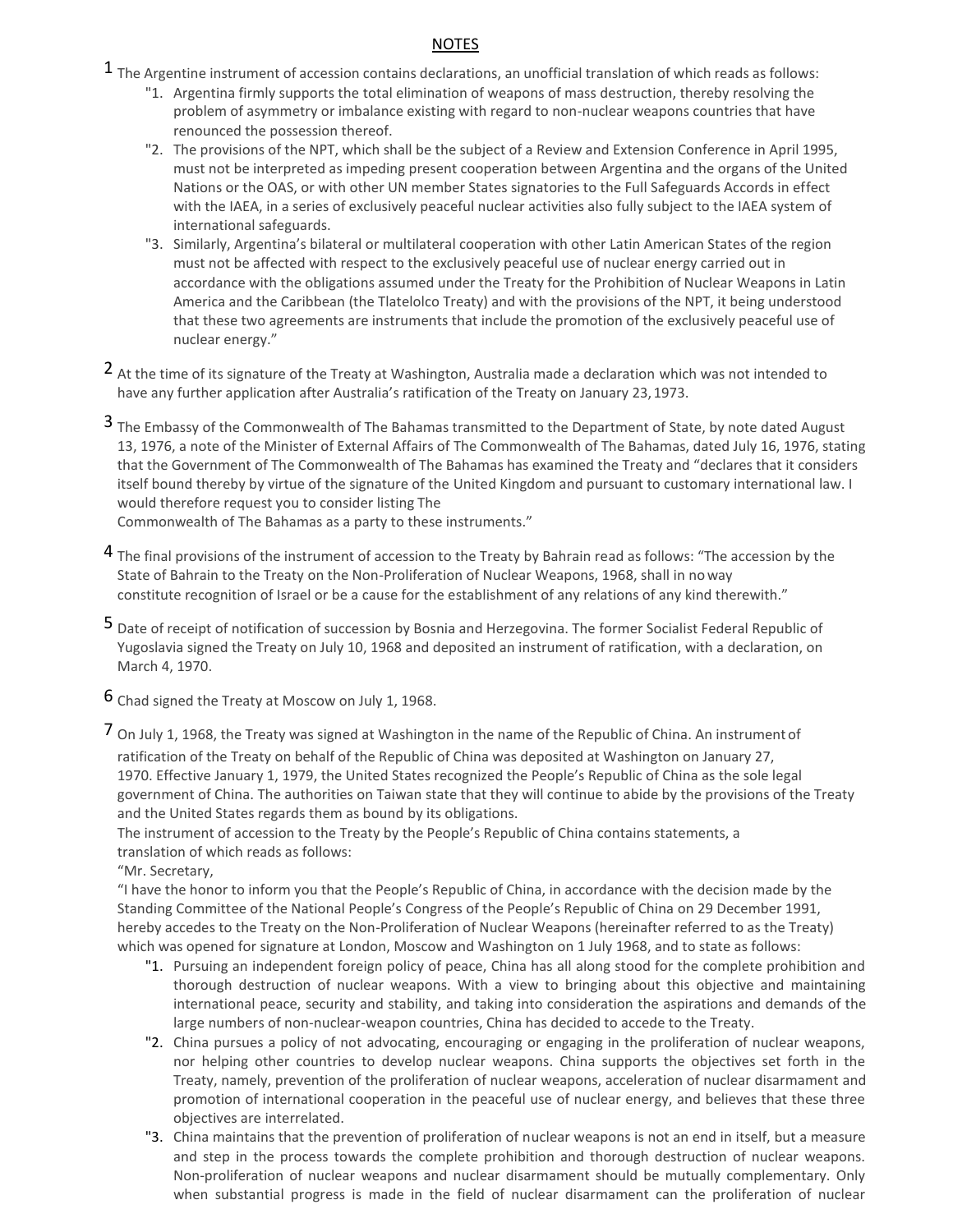weapons be checked most effectively and the authority of the nuclear non- proliferation regime truly enhanced. At the same time, an effective nuclear non-proliferation regime is conducive to the goal of total elimination of nuclear weapons. To attain the lofty goal of complete prohibition and thorough destruction of nuclear weapons, countries with the largest nuclear arsenals should earnestly fulfill their special obligations by taking the lead in halting the testing, production and deployment of nuclear weapons and drastically reducing those weapons of all kinds they have deployed inside and outside their countries. Tangible progress they make in all these aspects will create conditions for the convening of a widely representative international conference on nuclear disarmament with the participation of all nuclear-weapon states.

- "4. China maintains that in order to improve and strengthen the nuclear non-proliferation regime and help attain the goal of complete prohibition and thorough destruction of nuclear weapons, the following specific measures should also be taken:
	- a. All nuclear-weapon states undertake not to be the first to use nuclear weapons at any time and under any circumstances, and an international agreement on the non-first-use of nuclear weapons should be concluded.
	- b. All nuclear-weapon states undertake not to use or threaten to use nuclear weapons against nonnuclear- weapon countries or nuclear-free zones, and an international legal instrument on the non-use or non-threat of nuclear weapons against non-nuclear-weapon countries and nuclear-free zones should beconcluded.
	- c. All nuclear-weapon states undertake to support the proposition of establishing nuclear weapon-free zones, respect the status of such zones and undertake corresponding obligations.
	- d. All states that have nuclear weapons deployed outside their boundaries withdraw all those weapons back to their own territories.
	- e. The major space powers halt their arms race in outer space and cease the development of space weapons, the nuclear-related in particular.
- "5. The signing and ratification of the Treaty by the Taiwan authorities in the name of China on 1 July 1968 and 27 January 1970 respectively are illegal and null and void."
- 8 Date of the notification of succession by Croatia. The former Socialist Federal Republic of Yugoslavia signed the Treaty on July 10, 1968 and deposited an instrument of ratification, with a declaration, on March 4, 1970.
- 9 Notification of succession by the Czech Republic to the Treaty received on January 1, 1993 and effective on that date; the former Czechoslovakia signed the Treaty on July 1, 1968 and deposited an instrument of ratification on July 22, 1969. On December 31, 1992, at midnight, Czechoslovakia ceased to exist and was succeeded by two separate and independent states, the Czech Republic and the Slovak Republic.
- $10$ The signature of the Treaty by the Ambassador of the Federal Republic of Germany was prefaced by the following:

"With reference to the note handed by the Government of the Federal Republic of Germany to the Government of the United States of America in its capacity as depositary government."

After signing the Treaty, the Ambassador handed the Secretary of State a note from the Government of the Federal Republic of Germany, as well as a statement by that Government. Translations of the note and statement, provided by the Government of the Federal Republic of Germany, read as follows:

"The Government of the Federal Republic of Germany presents its compliments to the Government of the United States of America and, on the occasion and in formal connection with its signing today of the Treaty on the Non-Proliferation of Nuclear Weapons, has the honour to expound its understanding of the basis of that Treaty.

"I. The Federal Government understands that

-- the provisions of the Treaty shall be interpreted and applied in relation to the Federal Republic of Germany in the same way as in relation to the other Parties to the Treaty;

-- the security of the Federal Republic of Germany and its allies shall continue to be ensured by NATO or an equivalent security system;

-- Resolution No. 255 adopted by the United Nations Security Council, as well as the Declaration of Intent of the United States, the Soviet Union and Great Britain upon which that Resolution is based, shall also apply without any restriction to the Federal Republic of Germany;

-- the Treaty shall not hamper the unification of the European States;

-- the Parties to the Treaty will commence without delay the negotiations on disarmament envisaged under the Treaty, especially with regard to nuclear weapons.

"II. The Federal Government declares that

-- signature of this Treaty does not imply recognition of the GDR under international law;

-- therefore, no relations under international law with the GDR shall arise out of this Treaty for the Federal Republic of Germany.

"III. With respect to the peaceful use of nuclear energy and to the verification agreement to be concluded with the IAEA, the Federal Government starts from the following assumptions: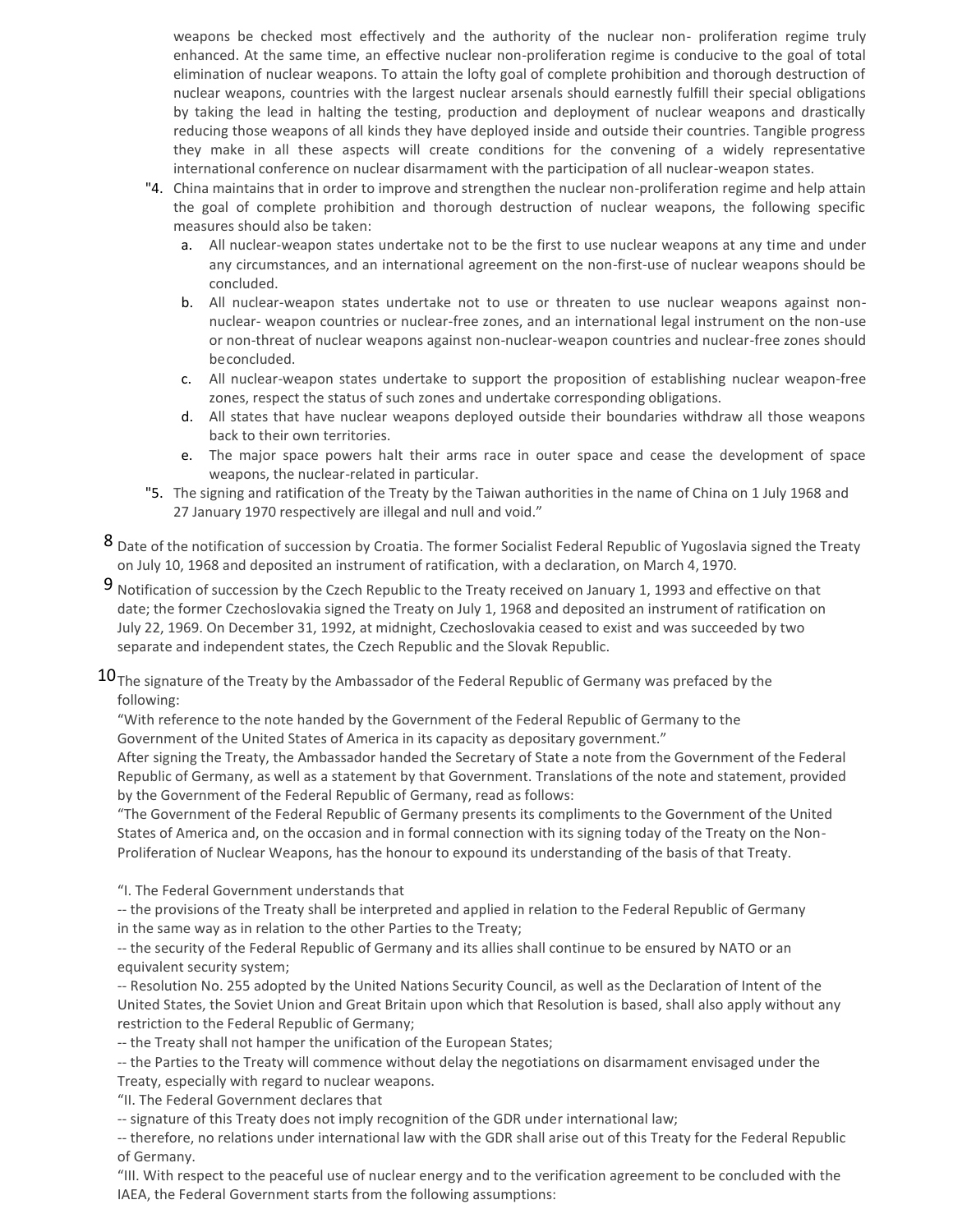#### (a) Limitation of the purpose of the Treaty

It is the purpose of the Treaty to prevent the present non-nuclear-weapon States from manufacturing or otherwise acquiring nuclear weapons or other nuclear explosive devices. The provisions of the Treaty are therefore solely designed to attain this objective. In no case shall they lead to restricting the use of nuclear energy for other purposes by non-nuclear-weapon States.

### (b) Research and Development

Freedom of research and development is essential in the advancement of the peaceful uses of nuclear energy, and to the Federal Republic of Germany it is beyond all doubt that the Treaty may never be interpreted or applied in such a way as to hamper or inhibit research and development in this sphere.

The Federal Government has taken note of the statement made by the US Permanent Representative to the United Nations on 15 May 1968, and, in particular, of the following remarks:

'. . . there is no basis for any concern that this Treaty would impose inhibitions or restrictions on the opportunity for non-nuclear-weapon states to develop their capabilities in nuclear science and technology;' 'This Treaty does not ask any country to accept a status of technological dependency or to be deprived of developments in nuclear research;' 'The whole field of nuclear science associated with electric power production . . . . . . will become more accessible under the Treaty, to all who seek to exploit it. This includes not only the present generation of nuclear power reactors, but also that advanced technology, which is still developing of fast breeder power reactors, which, in producing energy, also produce more fissionable material than they consume;'

#### and

'Many nations are now engaged in research in an even more advanced field of science, that of controlled thermonuclear fusion. The future developments of this science and technology may well lead to the nuclear reactor of the future, in which the fission process of uranium or plutonium is replaced by the fusion reactions of hydrogen isotopes as the source of energy. Controlled thermonuclear fusion technology will not be affected by the Treaty . . .'

#### (c) Onus of proof

In connection with paragraph 3 of Article III and with Article IV of the Treaty no nuclear activities in the fields of research, development, manufacture or use for peaceful purposes are prohibited nor can the transfer of information, materials and equipment be denied to non-nuclear-weapon States merely on the basis of allegations that such activities or transfers could be used for the manufacture of nuclear weapons or other nuclear explosive devices.

#### (d) Exchange of Information

Article IV requires those Parties to the Treaty in a position to do so to co-operate in contributing to the further development of the applications of nuclear energy for peaceful purposes. The Federal Government therefore expects that any measures restricting the unhampered flow of scientific and technological information will be re-examined with a view to facilitating the fullest possible exchange of scientific and technological information for peaceful purposes.

### (e) Other nuclear explosive devices

At the present stage of technology nuclear explosive devices are those designed to release in microseconds in an uncontrollable manner a large amount of nuclear energy accompanied by shock waves, i.e. devices that can be used as nuclear weapons.

At the same time, the Federal Government holds the view that the Non-Proliferation Treaty must not hamper progress in the field of developing and applying the technology of using nuclear explosives for peaceful purposes.

### (f) Safeguards and Verification Agreements

There is no incompatibility between the aims of the Non-Proliferation Treaty and those of the Treaty establishing EURATOM. As to the safeguards provided for in its Article III, the Non-Proliferation Treaty limits itself to referring to agreements to be concluded with the IAEA, the contents of which have therefore not yet been laid down. The safeguards agreements with the IAEA, as described in paragraphs 1 and 4 of Article III, can be concluded by Parties to the Treaty not only 'individually' but also 'together with other States'. States being members of an organization the work of which is related to that of the IAEA comply with their obligation to conclude the agreement by the organization concerned concluding it with the IAEA, as also provided in Article XVI of the Statute of the IAEA and in the Agency's safeguards system.

The obligation of a non-nuclear-weapon State Party to the Treaty under paragraph 1 of Article III to accept safeguards outside its own territory prevails only if such Party has dominant and effective control over a nuclear facility. In order to avoid incompatibility between the implementation of the Non-Proliferation Treaty and compliance with the provisions of the Treaty establishing EURATOM, the verification procedures must be so defined that the rights and obligations of member states and the Community remain unaffected, in accordance with the opinion rendered by the Commission under Article 103 of the Treaty establishing EURATOM.

To this end, the Commission of the European Communities will have to enter into negotiations with the IAEA. The Government of the Federal Republic of Germany intends to postpone the ratification procedure of the Non-Proliferation Treaty until negotiations between the Commission and the IAEA have led to agreement. "IV. The Government of the Federal Republic of Germany reaffirms the attached Statement made by it on signing the Non-Proliferation Treaty.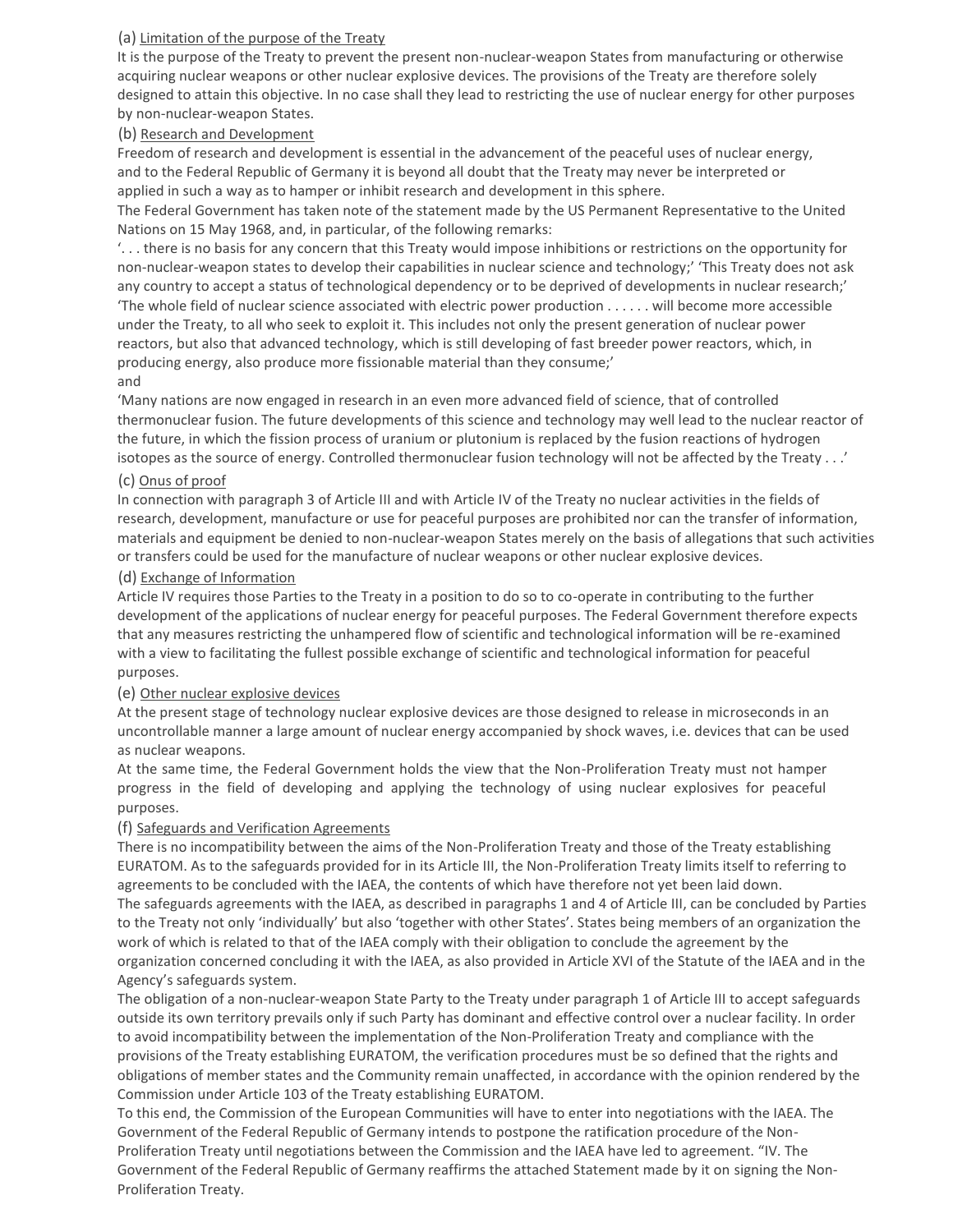"Statement by the Government of the Federal Republic of Germany on signing the Treaty on the Non-Proliferation of Nuclear Weapons

"The Government of the Federal Republic of Germany

- "1. welcomes the fact that the principle of non-proliferation of nuclear weapons has now been consolidated world-wide by treaty and points out that the Federal Republic of Germany has as early as October 1954, in the Brussels Treaty, renounced the manufacture of nuclear, biological and chemical weapons and accepted relevant controls;
- "2. reaffirms its expectation that the Treaty will be a milestone on the way towards disarmament, international détente, and peace, and that it will render an important contribution towards the creation of an international community based on the security of independent nations and on the progress of mankind;
- "3. understands that the provisions of the Treaty shall be interpreted and applied in relation to the Federal Republic of Germany in the same way as in relation to the other Parties to the Treaty;
- "4. understands that the security of the Federal Republic of Germany shall continue to be ensured by NATO; the Federal Republic of Germany for its part shall remain unrestrictedly committed to the collective security arrangements of NATO;
- "5. understands that Resolution No. 255 adopted by the United Nations Security Council, as well as Declarations of Intent of the United States, Great Britain and the Soviet Union upon which that Resolution is based, shall also apply without any restriction to the Federal Republic of Germany;
- "6. states that the principles contained in the Preamble to the Treaty, and the principles of international law laid down in Article 2 of the United Nations Charter which preclude any threat or use of force directed against the territorial integrity or the political independence of a State, are the indispensable prerequisite to the Treaty itself and shall apply without any restriction also in relation to the Federal Republic of Germany;
- "7. signs the Treaty in the expectation that it will encourage further agreements on the prohibition of the use and threat of force, which will serve to stabilize peace in Europe;
- "8. states that the Federal Republic of Germany, in a situation in which it considers its supreme interests in jeopardy, will remain free by invoking the principle of international law laid down in Article 51 of the United Nations Charter to take the measures required to safeguard these interests;
- "9. signs the Treaty convinced that it will not hamper European unification;
- "10.regards the Treaty not as an end but rather a starting point for the negotiations, provided for in the Treaty itself as its natural supplement and to ensure its effective implementation, concerning disarmament, the peaceful uses of nuclear energy, and the benefits arising for the peaceful applications of nuclear energy;
- "11.stresses that the research, development and use of nuclear energy for peaceful purposes and the international or multinational co-operation in this field must not only not be hampered but should even be furthered by the Treaty, especially as regards non-nuclear-weapon States;
- "12. notes that no incompatibility exists between the aims of the Non-Proliferation Treaty and those of the Treaty establishing EURATOM;
- "13. understands that the agreements between the IAEA and EURATOM, as described in Article III of the Non-Proliferation Treaty, shall be concluded on the basis of the principle of verification, and that verification shall take place in a way that does not affect the tasks of the European Atomic Energy Community in the political, scientific, economic and technical fields;
- "14. insists that, in accordance with the letter and the spirit of the Treaty, the safeguards shall only be applied to source and special fissionable material and in conformity with the principle of safeguarding effectively the flow of source and special fissionable materials at certain strategic points. It understands that the words 'source material' and 'special fissionable material' used in the Treaty shall have – subject to amendments expressly accepted by the Federal Republic of Germany – the meaning laid down in the present wording of Article IX of the Statute of the IAEA;
- "15. understands that each Party to the Treaty shall decide for itself which 'equipment or material' shall fall under the export provision of paragraph 2 of Article III. In so doing the Federal Republic of Germany will accept only those interpretations and definitions of the terms 'equipment or material' which it has expressly approved;
- "16.reaffirms the necessity of settling the question of the costs of safeguards in a way that does not place unfair burdens on non-nuclear-weapon States;
- "17. declares that the Federal Republic of Germany does not intend to ratify the Non-Proliferation Treaty before an agreement in accordance with Article III of that Treaty has been concluded between EURATOM and the IAEA which both in form and substance meets the requirements of paragraphs 13, 14, 15 and 16 of this Statement and compatibility with the Treaty instituting the European Atomic Energy Community has been established;
- "18.stresses the vital importance it attaches, with a view to ensuring equal opportunities in the economic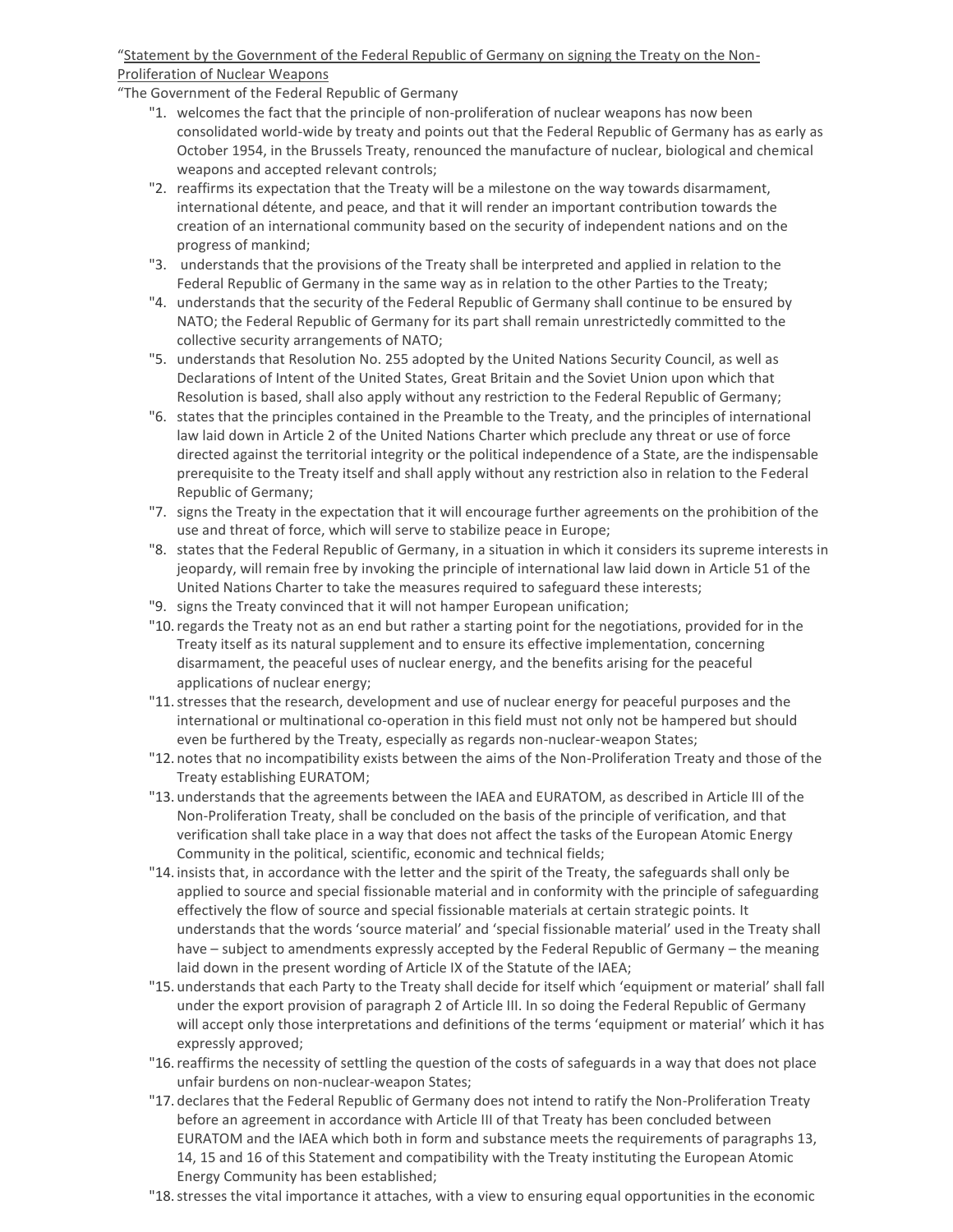and scientific fields, to the fulfilment of the assurance given by the United States and Great Britain concerning the application of safeguards to their peaceful nuclear facilities, and hopes that other nuclear- weapon States as well will give similar assurances;

"19.reaffirms its view that, until the conclusion of the agreement between the IAEA and EURATOM, the supply contracts concluded between EURATOM and the Parties to the Non-Proliferation Treaty shall remain in force, and that, after the entry into force of the Non-Proliferation Treaty, supply contracts should, in the interest of an unhampered exchange of information, equipment and materials for peaceful purposes, be freed from any additional political or administrative restrictions.

"The Government of the Federal Republic of Germany signs today in Washington, London and Moscow, the capitals of the three Depositary Governments, the Treaty on the Non-Proliferation of Nuclear Weapons. "On this same day, the Government of the Federal Republic of Germany hands to the Depositary Governments – informing simultaneously the Governments of all States with which the Federal Republic of Germany maintains diplomatic relations – the text of a Note bringing the above Statement to the attention of these Governments. The Note also contains the known German interpretation of the Non-Proliferation Treaty which are designed to preserve the sphere of peaceful activities and to ensure the conclusion of the verification agreement between the IAEA and EURATOM in accordance with Article III of the Non-Proliferation Treaty."

The instrument of ratification of the Treaty by the Federal Republic of Germany was accompanied by a declaration and a statement contained in notes from the Ambassador of the Federal Republic of Germany, dated May 2, 1975, which read as follows:

### "Excellency:

"I have the honor to make the following declaration on behalf of the Government of the Federal Republic of Germany: "In connection with the deposit today of the instruments of ratification of the Federal Republic of Germany to the Treaty of 1 July 1968 on the Non-Proliferation of Nuclear Weapons, the Government of the Federal Republic of Germany sets out below in summary form the understanding on which the Federal Republic of Germany becomes a Party to the Treaty and on which it commented in its Note and in its Statement of 28 November 1969 on the occasion of signing the Treaty.

"The Government of the Federal Republic of Germany

- "1. reaffirms its expectation that the Treaty will be a milestone on the way towards disarmament, international détente, and peace, and that in particular the nuclear-weapon States will intensify their efforts in accordance with the undertaking and aims embodied in Article VI of the Treaty;
- "2. understands that the security of the Federal Republic of Germany continues to be ensured by NATO; the Federal Republic of Germany will for its part remain committed to the collective security arrangements of NATO;
- "3. states that no provision of the Treaty may be interpreted in such a way as to hamper the further development of European unification, especially the creation of a European Union with appropriate competences;
- "4. understands that research, development and use of nuclear energy for peaceful purposes as well as international and multinational co-operation in this field, must not be prejudiced by the Treaty;
- "5. understands that the application of the Treaty, including the implementation of safeguards, will not lead to discrimination of the nuclear industry of the Federal Republic of Germany in international competition;
- "6. stresses once again in this connection the vital importance it attaches to the undertaking given by the Government of the United States and by the Government of the United Kingdom of Great Britain and Northern Ireland concerning the application of safeguards to their peaceful nuclear facilities, and hopes that other nuclear-weapon States will assume similar obligations.

"The Government of the Federal Republic of Germany requests the Government of the United States of America to communicate the text of this declaration to all signatory and acceding States in accordance with paragraph 5 of Article IX of the Treaty.

"Accept, Excellency, the assurances of my highest consideration."

### "Excellency:

"In connection with the deposit today of the instrument of ratification to the Treaty on the Non- Proliferation of Nuclear Weapons, I have the honor to state on behalf of the Federal Republic of Germany that with effect from the day on which the Treaty enters into force for the Federal Republic of Germany it will also apply to Berlin (West) without affecting Allied rights and responsibilities, including those relating to demilitarization.

- 11 By a note of September 2, 1975, provided to the United States Government by the Government of the United Kingdom, the Ministry of External Affairs of Grenada made known its succession to theTreaty.
- $12_A$  declaration was annexed to the instrument of accession to the Treaty by the Holy See, the text of which reads as follows:
	- "1. This accession by the Holy See to the Treaty on the Non-Proliferation of Nuclear Weapons is inspired by its constant desire, illuminated by the teaching of universal brotherhood and of justice and peace between men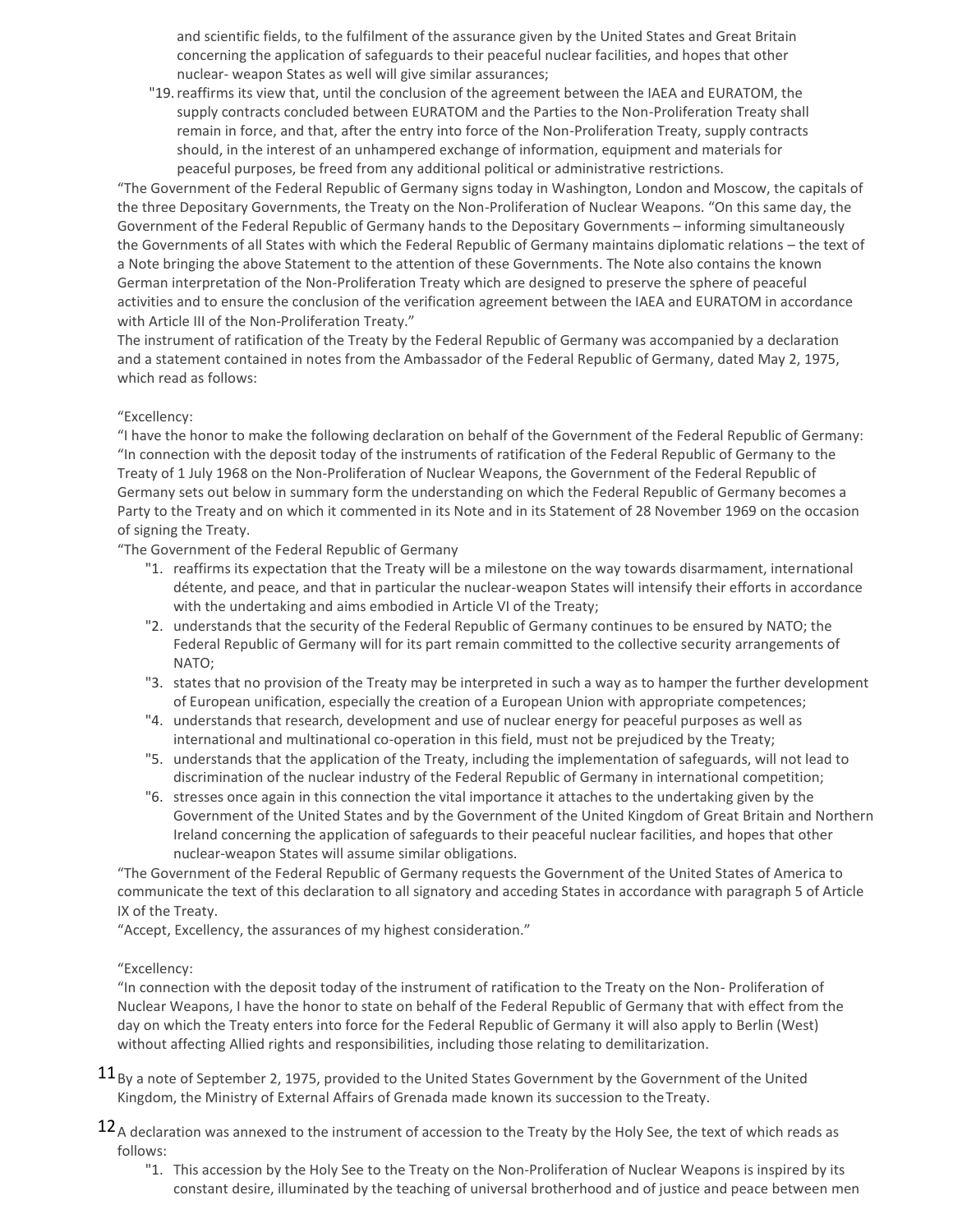and peoples contained in the Gospel message to make its contribution to undertakings which, through disarmament as well as by other means, promote security, mutual trust and peaceful co-operation in relations between peoples. In that perspective, the Holy See judges – as is said in the official document of accession – that the aims of disarmament and easing of international tension by which the Treaty is inspired correspond with its own mission of peace, and that the Treaty, although it has its intrinsic limitations, constitutes a noteworthy step forward on the road to disarmament. In fact, in so far as the Treaty proposes to stop the dissemination of nuclear weapons – while awaiting the achievement of the cessation of the nuclear arms race and the undertaking of effective measures in the direction of complete nuclear disarmament – it has the aim of lessening the danger of terrible and total devastation which threatens all mankind, and it wishes to constitute a premise for wider agreements in the future for the promotion of a system of general and complete disarmament under effective international control.

"2. In the first place, therefore, the Holy See appreciates and shares the following considerations and intentions which the States Party to the Treaty have expressed or declared in the Preamble of the Treaty: 1)The awareness of the devastation 'that would be visited upon all mankind by a nuclear war and the consequent need to make every effort to avert the danger of such a war and to take measures to safeguard

the security of peoples';

2)The reaffirmation of the principle that 'in accordance with the Charter of the United Nations, States must refrain in their international relations from the threat or use of force against the territorial integrity or political independence of any State, or in any other manner inconsistent with the Purposes of the United Nations, and that the establishment and maintenance of international peace and security are to be promoted';

3)The intention 'to achieve at the earliest possible date the cessation of the nuclear arms race and to undertake effective measures in the direction of nuclear disarmament';

4)The intention 'to further the easing of international tension and the strengthening of trust between States in order to facilitate the cessation of the manufacture of nuclear weapons, the liquidation of all their existing stockpiles, and the elimination from national arsenals of nuclear weapons and the means of their delivery pursuant to a Treaty on general and complete disarmament under strict and effective international control'.

"3. The Holy See is furthermore convinced that the Treaty on the Non-Proliferation of Nuclear Weapons will be able to attain in full the noble objectives of security and peace which constitute the reasons for contracting it and justify the limitations to which the States Party to the Treaty submit only if it is fully executed in every clause and with all its implications.

In the Holy See's view, that actuation concerns not only the obligations to be applied immediately but also those which envisage a process of ulterior commitments. Among the latter, the Holy See considers it suitable to point out the following:

- a) The adoption of appropriate measures to ensure, on a basis of equality, that all non-nuclear-weapon States Party to the Treaty will have available to them the benefits deriving from peaceful applications of nuclear technology, in the spirit of paragraphs 4, 5, 6 and 7 of the Preamble, and in conformity with articles IV and V of the Treaty;
- b) The pursuit of negotiations in good faith 'on effective measures relating to cessation of the nuclear arms race at an early date and to nuclear disarmament, and on a treaty on general and complete disarmament under strict and effective international control', in accordance with the commitment foreseen in article VI. The Holy See, therefore, expresses its sincere wish that these undertakings will be executed by all the Parties. In particular it declares its special interest and expresses its earnest desire:
	- 1) That the current talks between the United States of America and the Union of Soviet Socialist Republics on the limitation of strategic armaments may soon lead to a satisfactory agreement which will make possible the cessation in an effective and lasting manner of the preoccupying arms race in that costly and murderous sector of warlike preparations, both offensive and defensive;
	- 2) That the proposals and drafts of agreements which have been put forward for some time past by various sources, especially within the Conference of the United Nations Committee for Disarmament, and which concern complete nuclear disarmament, the prohibition of bacteriological and chemical weapons and the limitation and control of conventional armaments, as well as the draft treaty on general and complete disarmament under strict and effective international control, may attain speedy and concrete results, in conformity with the repeated resolutions of the United Nations Organization and in fulfilment of the justified and anxious expectations of men and peoples of every continent.
- "4. In the spirit of the considerations expressed above, which gave rise to and which accompany this accession to the Treaty, the Holy See is convinced that the attainment of the Treaty's aims of security and peace will be all the more complete and effective according as the extent of its application is the wider and more universal.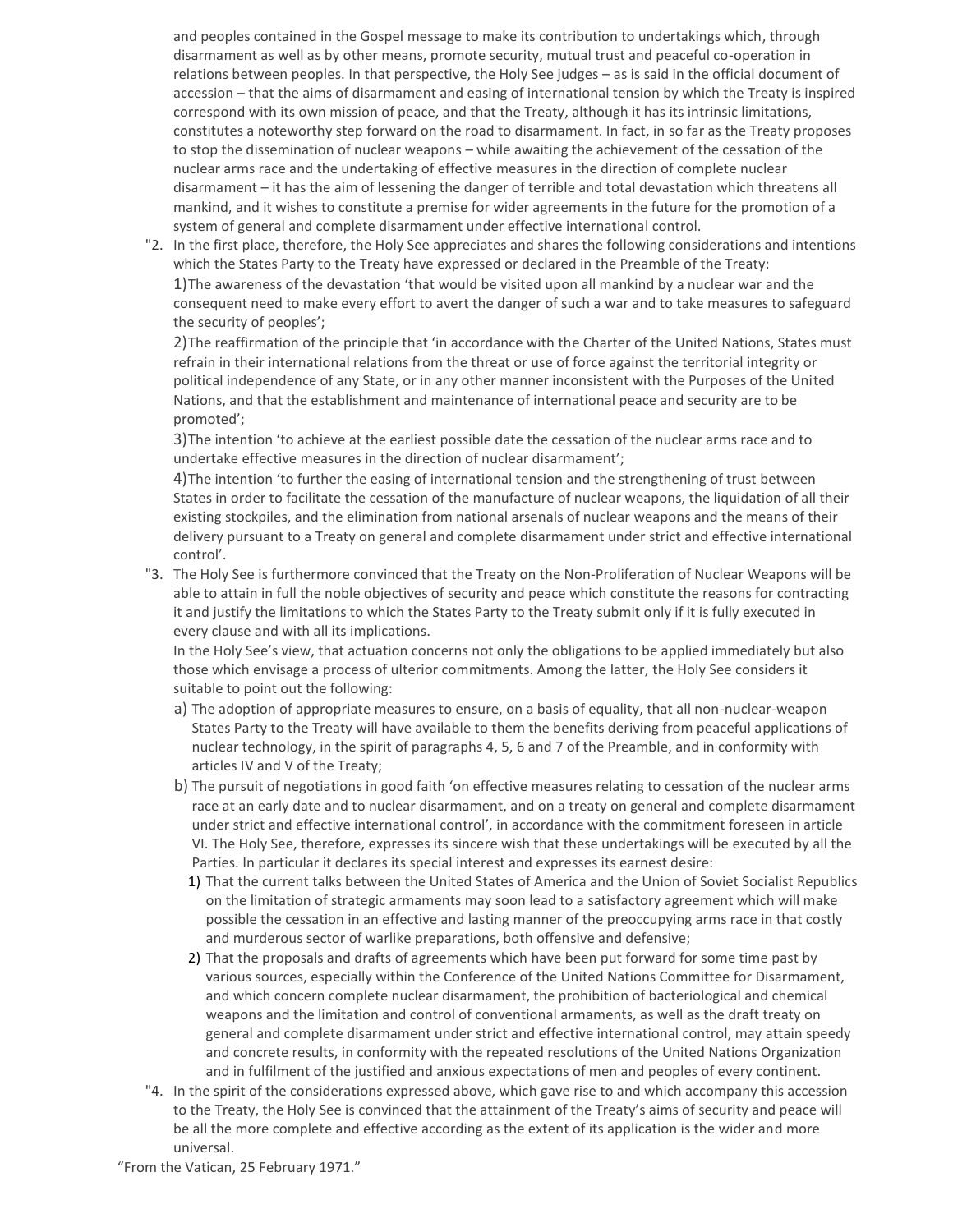$13_A$  statement was issued by the Government of the Republic of Indonesia on the date of its signature of the Treaty, the text of which reads as follows:

"The Government of Indonesia has decided to sign the Treaty on the Non-Proliferation of Nuclear Weapons in the conviction that it will serve as an important step towards effective measures on the cessation of the nuclear arms race and nuclear disarmament.

"Together with the non-aligned countries, it is the consistent policy of the Government of Indonesia to support all efforts to achieve a comprehensive test-ban treaty and to direct all endeavours towards the exclusive peaceful applications of nuclear energy. The Indonesian Government is already party to the partial test-ban Treaty of 1963 and it has always supported draft proposals designed to limit the spread of nuclear weapons.

"There is no doubt that the present Treaty could be effective only if all countries, nuclear weapon as well as non nuclear weapon states could become party to this Treaty.

"The Indonesian Government takes special note of Article III paragraph 3, stating that the safeguards required by the Treaty shall be implemented in such a manner so as to avoid hampering the economic or technological development of the parties or international cooperation in the field of peaceful nuclear activities. It is, therefore, the common task of all parties to this Treaty to make the relevant safeguards agreements acceptable to all.

"The Government of Indonesia further attaches great importance to the declarations of the U.S.A., the U.K. and the Soviet Union, affirming their intention to render immediate assistance to any non-nuclear weapon state, party to the Treaty, that is a victim of an act of aggression, in which nuclear weapons are used. Of utmost importance, however, is not the action after a nuclear attack has been committed, but the guarantees to prevent such an attack. The Indonesian Government trusts that the nuclear weapon states will study further this question of effective measures to ensure the security of the non-nuclear weapon states. "It is in this context that the Indonesian Government feels obliged to state further that its decision to sign the Treaty is not to be taken in any way as a decision to ratify the Treaty. Its ratification will be considered after matters of national security, which are of deep concern to the Government and people of Indonesia, have been clarified to their satisfaction."

The instrument of ratification of the Treaty by Indonesia was accompanied by a declaration, the text of which reads as follows:

- "1. The Government of Indonesia has decided to deposit today the Instrument of Ratification of the Treaty on the Non-Proliferation of Nuclear Weapons (NPT). In signing the Treaty on 2 March 1970 the Government of Indonesia stated that it would ratify the same only after all aspects of national security of military, economic and social natures have been duly considered.
- "2. Indonesia today is actively carrying out its national development. With a view to supporting and accelerating the development process, including the economic and social development, Indonesia has decided from the outset to make use of the nuclear energy for peaceful purposes. Indonesia's efforts in developing nuclear energy for peaceful purposes in its national development, require the assistance and cooperation of technologically advanced nuclear countries. With the ratification of this Treaty, the Government of Indonesia wishes to draw the attention of the nuclear countries to their obligations under Article IV of the Treaty and expresses the hope that they would be prepared to cooperate with non-nuclear countries in the use of nuclear energy for peaceful purposes and implement the provisions of Article IV of the Treaty for the benefit of developing countries without discrimination.
- "3. If, on the one hand, States Parties to the Treaty which are not in possession of nuclear weapons, have, under Article II of the Treaty, the obligation not to receive, possess or manufacture nuclear weapons, Indonesia holds, on the other hand, the view that nuclear weapons states should equally observe the provisions of Article VI of the Treaty relating to the cessation of nuclear arms race.
- "4. By depositing this Instrument of Ratification Indonesia is confident that in becoming Party to the Treaty it would contribute to the efforts made by the international community in the strengthening of international peace and security."
- 14 At the time of signature the Ambassador of Japan presented the Secretary of State the statement issued by the Government of Japan on the occasion of the signing of the Treaty. The text of the statement reads as follows: "The Government of Japan, believing that the proliferation of nuclear weapons would increase the danger of nuclear war, has always been in favour of the spirit underlying this Treaty, since the prevention of the proliferation of nuclear weapons is in accord with its policy with regard to the maintenance of world peace.

"The Government of Japan is signing this Treaty on the basis of its fundamental position which is stated below. "The Government of Japan is convinced that this Treaty will serve as a first step towards nuclear disarmament and hopes that as many states as possible will adhere to this Treaty to make it effective. The Government of Japan hopes, especially, that the Governments of the Republic of France and the People's Republic of China which possess nuclear weapons but have yet to express their intention of adhering to this Treaty will become parties thereto at an early date and pursue negotiations in good faith on nuclear disarmament and that they will refrain, even before that, from taking such actions as are contrary to the purposes of this Treaty.

"This Treaty permits only the present nuclear-weapon states to possess nuclear weapons. This discrimination should ultimately be made to disappear through the elimination of nuclear weapons by allthe nuclear-weapon states from their national arsenals. Until such time the nuclear-weapon states should be conscious of the fact that they have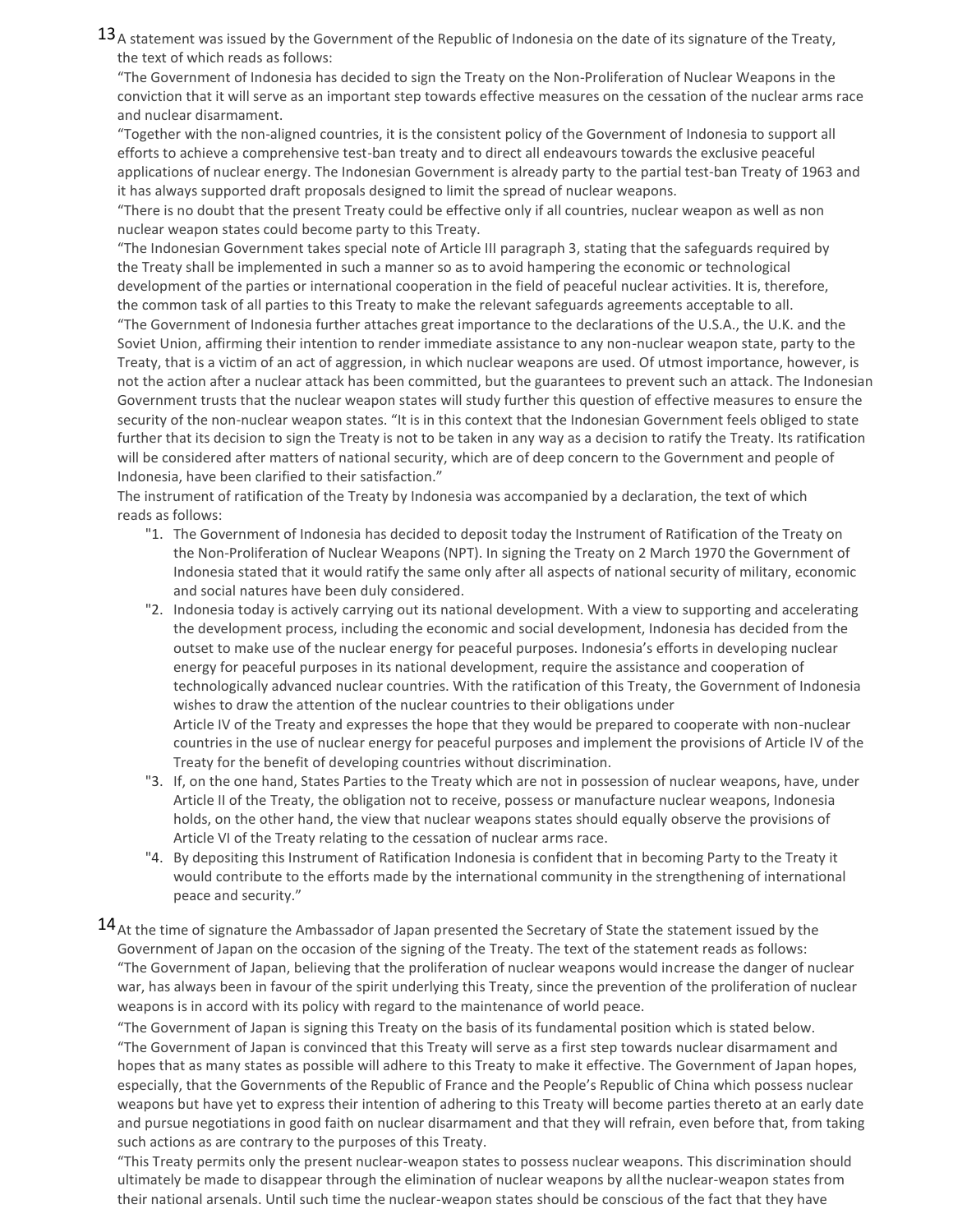special responsibilities as a consequence of this special status.

"The prohibition under this Treaty applies solely to the acquisition of nuclear weapons and other nuclear explosive devices and of control over them. Therefore, this Treaty must in no way restrict non-nuclear- weapon states in their research, development, or implementation of the peaceful use of nuclear energy, or in their international cooperation in these fields, nor must it subject them to discriminatory treatment in any aspect of such activities. "The Government of Japan wishes to state that it has a deep interest in the following matters in the light of its basic position stated above.

"This government stresses that it will also concern itself most vigorously with these matters when it decides to ratify the Treaty as well as when it participates in the review of its operation in the future as a party to the Treaty.

#### "I. Disarmament and Security

1. Under Article VI of the Treaty each state party 'undertakes to pursue negotiations in good faith on effective measures relating to cessation of the nuclear arms race at an early date and to nuclear disarmament, and on a treaty on general and complete disarmament under strict and effective international control.' The Government of Japan believes it essential for the attainment of the purposes of this Treaty that, above all, the nuclear-weapon states should take concrete nuclear disarmament measures in pursuance of this undertaking. As a member of the Committee on disarmament, Japan is also prepared to cooperate in the furtherance of disarmament.

2. The Government of Japan deems it important that in the preamble to the Treaty there is a provision stating that 'in accordance with the Charter of the United Nations, states must refrain in their international relations from the threat or use of force against the territorial integrity or political independence of any state, or in any other manner inconsistent with the purposes of the United Nations.' It also wishes to emphasize that the nuclear-weapon states must not have recourse to the use of nuclear weapons or threaten to use such weapons against non-nuclear-weapon states.

3. The Government of Japan also attaches great importance to the declarations of the United States, the United Kingdom, and the Soviet Union affirming their intention to seek immediate Security Council action to provide assistance, in accordance with the Charter of the United Nations, to any non-nuclear-weapon state, party to the Treaty, that is a victim of an act of aggression or an object of a threat of aggression in which nuclear weapons are used, and hopes that the nuclear-weapon states will continue their studies with regard to effective measures to ensure the security of non-nuclear-weapon states.

4. The Government of Japan, pending its ratification of this Treaty, will pay particular attention to developments in disarmament negotiations and progress in the implementation of the Security Council resolution on the security of non-nuclear-weapon states and continue to make a close study of other problems which require consideration for the safeguarding of her national interests.

5. The Government of Japan takes note of the fact that Article X of the Treaty provides that: 'each party shall in exercising its national sovereignty have the right to withdraw from the Treaty if it decides that extraordinary events, related to the subject matter of this Treaty, have jeopardized the supreme interests of its country.'

#### "II. Peaceful Uses of Nuclear Energy

1. The safeguards agreement to be concluded by Japan with the International Atomic Energy Agency in accordance with Article III of the Treaty must not be such as would subject her to disadvantageous treatment as compared with the safeguards agreement which other states parties conclude with thesame agency, either individually or together with other states. The Government of Japan intends to give full consideration to this matter before taking steps to ratify the Treaty.

2. The Government of Japan greatly appreciates, as a measure supplementing this Treaty, the declarations of the Governments of the United States and the United Kingdom, which are both nuclear-weapon states, that they will accept the application of safeguards of the International Atomic Energy Agency to all their nuclear activities, excluding only those directly related to their national security, and earnestly hopes that these assurances will be faithfully implemented. It also hopes most earnestly that the other nuclear-weapon states will take similar action.

3. Safeguards should be subject to the principle that they should be applied at certain strategic points of the nuclear fuel cycle, and the procedure for their application must be rational when considered from the point of view of costeffectiveness and made as simple as possible by making the maximum use of material control systems of the respective countries. Furthermore, adequate measures must be taken to ensure that the application of safeguards does not cause the leakage of industrial secrets or otherwise hinder industrial activities. The Government of Japan hopes that the International Atomic Energy Agency will make constant efforts to improve safeguards in the light of technological developments with the above aims in mind. This government is prepared to cooperate in such efforts and hopes that the states concerned will also cooperate to achieve this end.

4. The Government of Japan understands that no unfair burden in connection with the cost of applying safeguards will be imposed on the non-nuclear-weapon states to which such safeguards are to be applied.

5. The Government of Japan considers that, when safeguards are applied in accordance with the safeguards agreement to be concluded by Japan with the International Atomic Energy Agency under Article III of this Treaty, steps should be taken to arrange that such safeguards supersede the existing safeguards which are being applied in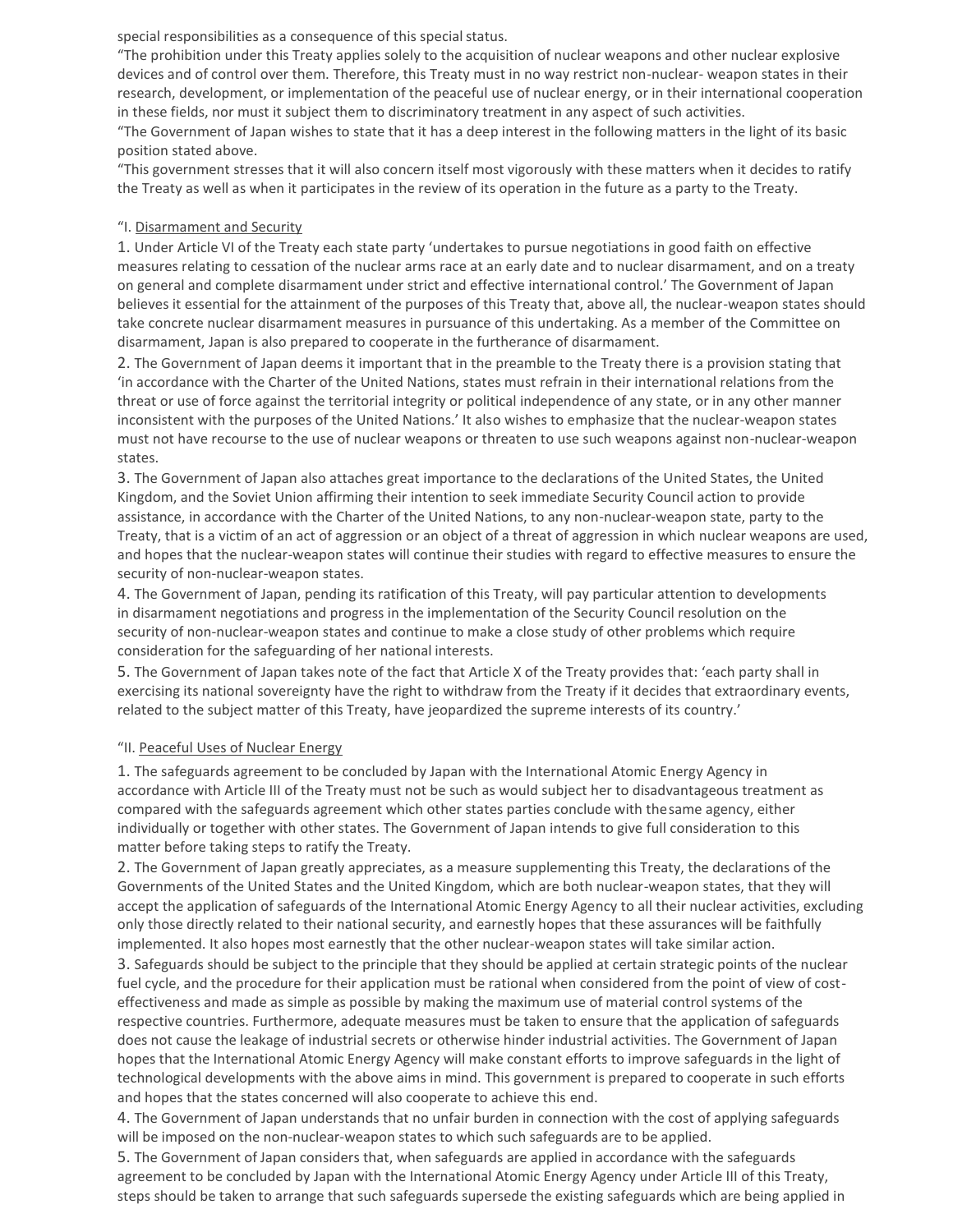connection with Japan's cooperation with the United States, the United Kingdom, and Canada in the peaceful use of nuclear energy.

6. Concrete measures should be taken to promote the implementation of the provisions of Articles IV and V of the Treaty relating to international cooperation for the peaceful use of nuclear energy and for the peaceful application of nuclear explosions. In particular, no peaceful nuclear activities in non-nuclear- weapon states shall be prohibited or restricted, nor shall the transfer of information, nuclear materials, equipment, or other material relating to the peaceful use of nuclear energy be denied to non-nuclear- weapon states, merely on the grounds that such activities or transfers could be used also forthe manufacture of nuclear weapons or other nuclear explosive devices."

The instrument of ratification of the Treaty by Japan was accompanied by a statement by the Government of Japan, a translation of the text of which reads as follows:

"Today the Government of Japan is depositing its instruments of ratification of the Treaty on the Non- proliferation of Nuclear Weapons with the Governments of the United Kingdom, the Soviet Union and the United States, and Japan becomes a party to this treaty.

"Japan, as the only nation to have suffered atomic bombing, has consistently followed a fundamental policy of forsaking nuclear armament and has steadfastly pursued the foreign policy of a nation committed to peace under its peace constitution. On the occasion of the depositing of its instruments of ratification of this treaty, the Government of Japan declares anew to the world this fundamental policy. It firmly believes that Japan's adherence to this treaty will contribute to stability in international relations, and, in particular, to peace and stability in Asia.

"Japan, as a party to this treaty, is determined hereafter to intensify its efforts to prevent the proliferation of nuclear weapons and to contribute to international cooperation with respect to the peaceful uses of nuclear energy.

"This treaty permits only the nuclear-weapon states to possess nuclear weapons and allows them a special status. The Government of Japan holds the belief that the nuclear-weapon states must rectify this discrimination in the future by totally abolishing their nuclear weapons. To achieve this end, the Government of Japan is determined to make special efforts for the furthering of nuclear disarmament. "On the basis of these fundamental considerations, the Government of Japan stresses especially the following points:

1. The Government of Japan hopes that as many states as possible, whether possessing a nuclear explosive capability or not, will become parties to this treaty in order to make it truly effective. In particular, it strongly hopes that the Republic of France and the People's Republic of China, which possess nuclear weapons but are not parties to this treaty, will accede thereto.

2. The Government of Japan urges the nuclear-weapon states, which have special responsibilities for nuclear disarmament, to take concrete nuclear disarmament measures such as the reduction of nuclear arms and the realization of a comprehensive nuclear test ban, in accordance with Article VI of this treaty. It urges the nuclearweapon states not party to this treaty also to take nuclear disarmament measures.

3. The Government of Japan takes particular note of the declarations in June 1968 of the United Kingdom, the Soviet Union and the United States concerning the security of non-nuclear-weapon states, as well as of Security Council Resolution 255 (1968), and hopes that the nuclear-weapon states will make further efforts towards effective measures for the security of non-nuclear-weapon states. It further urges all states, both nuclear-weapon states and non-nuclear-weapon states, to refrain, in accordance with the Charter of the United Nations, from the threat or use of force in their international relations involving either nuclear or non-nuclear weapons.

4. The Government of Japan is convinced that, for the well-being of all mankind, international cooperation with respect to the peaceful uses of nuclear energy and the peaceful applications of nuclear explosions should be vigorously promoted in accordance with the provisions of this treaty. It considers that peaceful nuclear activities in non-nuclear-weapon states party to the treaty should in no way be hampered by this treaty and also that Japan should not be discriminated against in favor of other states party to the treaty in any aspect of such activities.

5. The Government of Japan appreciates the declarations of the United Kingdom and the United States, both nuclearweapon states, that they will accept the application of safeguards of the International Atomic Energy Agency to their peaceful nuclear activities. It urges the other nuclear-weapon states to take similar action.

6. The Government of Japan hopes that review conferences, as provided for in this treaty, will continue to be held at regular intervals in order to ensure the appropriate operation of this treaty."

15The Ambassador of the Republic of Korea informed the Secretary of State in a note dated July 1, 1968, as follows: "The signing by the Government of the Republic of Korea of the present Treaty does not in any way mean or imply the recognition of any territory or regime which has not been recognized by the Government of the Republic of Korea as a State or Government."

 $16$ The instrument of ratification by Kuwait was accompanied by the following understanding: "It is understood that the Ratification of the treaty on the Non Proliferation of Nuclear Weapons signed by Kuwait on the 15th of August 1968, does not mean in any way a recognition of Israel by the Government of the State of Kuwait. "Furthermore, no treaty relations will arise between the State of Kuwait and Israel."

17 The instrument of accession to the Treaty by Liechtenstein contains a declaration, a translation of the text of which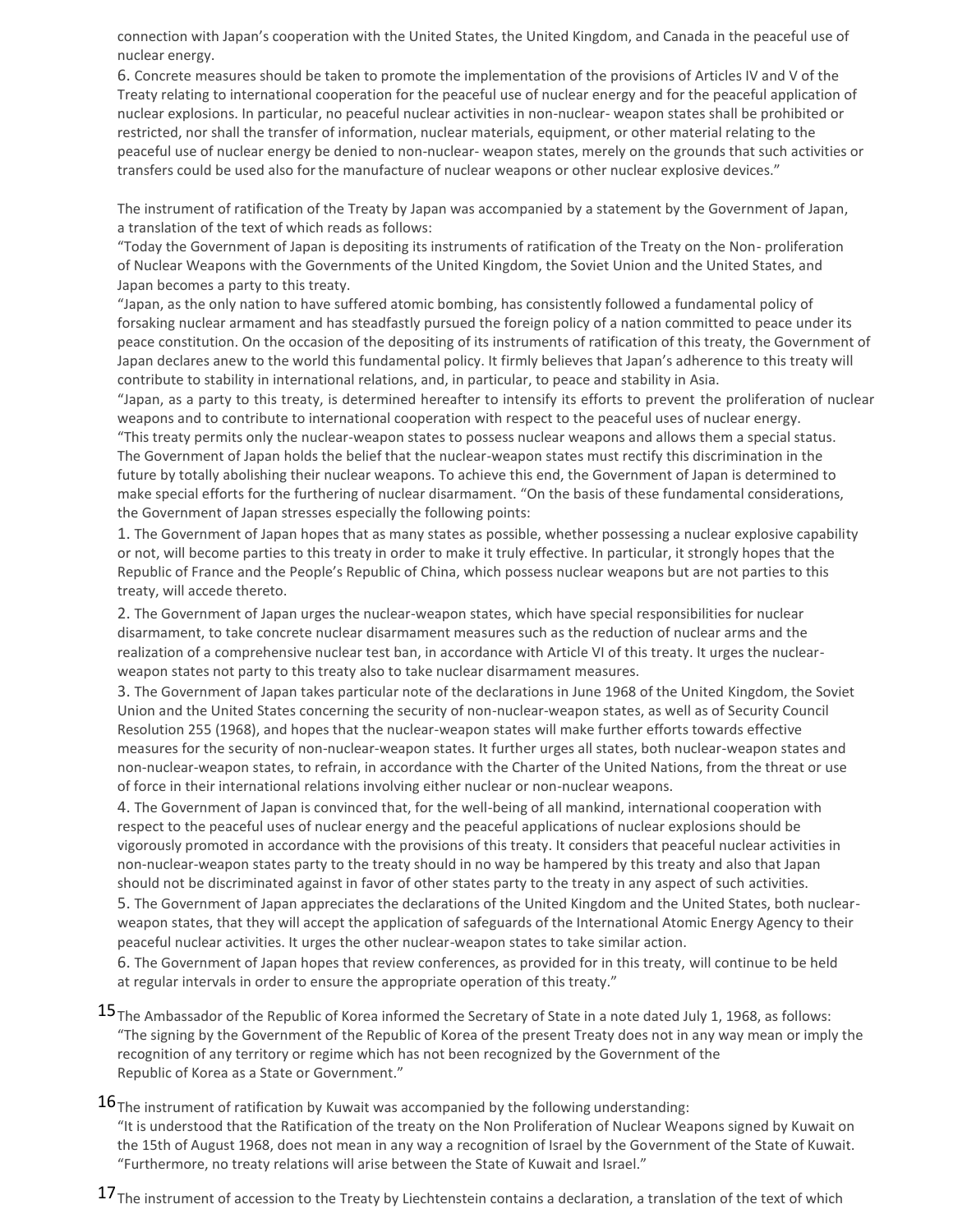reads as follows:

"Noting that the Treaty is intended to prevent States which do not possess nuclear weapons from producing such weapons and other nuclear explosive devices or acquiring them, Liechtenstein hereby accedes to the Treaty with the view that its provisions are directed exclusively at the achievement of that goal and will not have the effect of limiting the use of nuclear energy for other purposes.

"Availing itself of this occasion of the deposit of its instrument of accession, Liechtenstein makes the following declaration:

- 1. Liechtenstein notes that, according to Article IV, research, production, and use for peaceful purposes in the nuclear sector are not governed by the prohibitions contained in articles I and II. Such activities specifically include the entire field of energy production and related operations, research and technology in the sector of future generations of nuclear fission or fusion reactors, and the production ofisotopes.
- 2. Liechtenstein defines the term 'source or special fissionable material,' used in article III, in conformity with the current article XX of the Statute of the IAEA. A modification of this interpretation shall require the formal agreement of Liechtenstein.

Furthermore, Liechtenstein will accept only such interpretations and definitions of the concepts 'equipment or materials specially designed or prepared for the processing, use or production of special fissionable material,' mentioned in article III(2), as it has expressly approved.

- 3. Liechtenstein understands that application of the Treaty and particularly the control measures will not lead to discrimination against Liechtenstein industry in international competition."
- $18$  Date of the notification of succession by Macedonia. The former Socialist Federal Republic of Yugoslavia signed the Treaty on July 10, 1968 and deposited an instrument of ratification, with a declaration, on March 4, 1970.

19 At the time of signature of the Treaty by Mexico, the Ambassador of Mexico made a statement, by a note to the Secretary of State dated July 26, 1968, a translation of which reads as follows:

"In signing the Treaty on the Non-Proliferation of Nuclear Weapons . . ., I have the honor to state that the Government of Mexico understands:

- "1. That, in view of Article VII of the Treaty, none of the provisions of the Treaty shall be interpreted as affecting in any way the rights and obligations of Mexico as a State Party to the Treaty for the Prohibition of Nuclear Weapons in Latin America (Tlatelolco Treaty), opened for signature on February 14, 1967, and on which Treaty the United Nations General Assembly adopted Resolution 2286 (XXII) of December 5, 1967; and
- "2. That, at the present time, any nuclear explosive device may be used as a nuclear weapon, and that there is no indication that in the near future it will be possible to manufacture nuclear explosive devices that are not potentially nuclear weapons. Nevertheless, if technological progress should change that situation, it would be necessary to amend the pertinent provisions of the Treaty, in accordance with the procedure established therein."
- 20 Effective date of succession to the Treaty by the Federal Republic of Yugoslavia is April 27, 1992; the former Socialist Federal Republic of Yugoslavia signed the Treaty on July 10, 1968 and deposited an instrument of ratification, with a declaration, on March 4, 1970. The Federal Republic of Yugoslavia changed its name to Serbia and Montenegro on February 4, 2003.
- 21 The instrument of ratification of the Treaty by the Netherlands states that the Treaty is approved for the Kingdom in Europe, Surinam and the Netherlands Antilles.

Suriname became an independent state on November 25, 1975.

The Royal Netherlands Embassy in Washington transmitted to the Department of State a diplomatic note, dated January 9, 1986, which reads as follows:

"The Royal Netherlands Embassy presents its compliments to the Department of State and has the honor to request the Department's attention for the following with respect to the Department's capacity of depositary of [the Treaty on the Non-Proliferation of Nuclear Weapons].

"Effective January 1, 1986 the island of Aruba – formerly part of the Netherlands Antilles – obtained internal autonomy as a country within the Kingdom of The Netherlands. Consequently the Kingdom of The Netherlands as of January 1, 1986 consists of three countries, to wit: the Netherlands proper, the Netherlands Antilles and Aruba.

"Since the abovementioned event concerns only a change in internal constitutional relations within the Kingdom of The Netherlands, and as the Kingdom as such, under international law, will remain the subject with which treaties are concluded, the aforementioned change will have no consequences in international law with regard to treaties concluded by the Kingdom, the application of which (treaties) were extended to the Netherlands Antilles, including Aruba.

"These treaties, thus, will remain applicable for Aruba in its new status as autonomous country within the Kingdom of The Netherlands effective January 1, 1986.

"Consequently the [Treaty] to which the Kingdom of the Netherlands is a Party, and which [has] been extended to the Netherlands Antilles will as of January 1, 1986 apply to all three countries of the Kingdom of The Netherlands. "The Embassy would appreciate if the other Parties concerned would be notified of the above.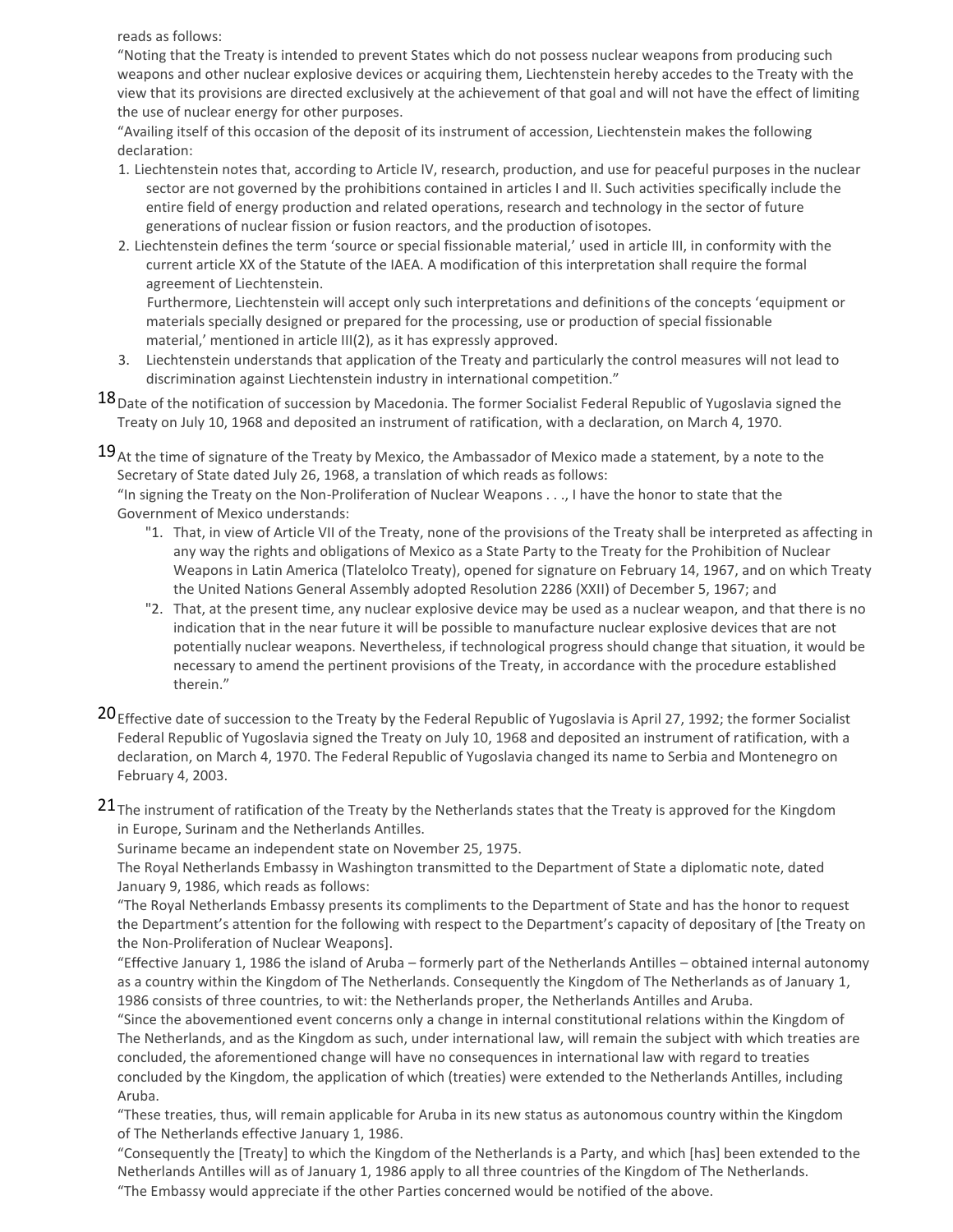"The Royal Netherlands Embassy avails itself of this opportunity to renew to the Department of State the assurance of its highest consideration."

The Royal Netherlands Embassy in Washington transmitted to the Department of State a diplomatic note, dated October 6, 2010, which reads in pertinent part as follows:

"The Kingdom of the Netherlands currently consists of three parts: the Netherlands, the Netherlands Antilles and Aruba. The Netherlands Antilles consists of the islands of Curaçao, Sint Maarten, Bonaire, Sint Eustatius and Saba. "With effect from 10 October 2010, the Netherlands Antilles will cease to exist as a part of the Kingdom of the Netherlands. From that date onwards, the Kingdom will consist of four parts: the Netherlands, Aruba, Curaçao and Sint Maarten. Curaçao and Sint Maarten will enjoy internal self- government within the Kingdom, as Aruba and, up to 10 October 2010, the Netherlands Antilles do.

"These changes constitute a modification of the internal constitutional relations within the Kingdom of the Netherlands. The Kingdom of the Netherlands will accordingly remain the subject of international law with which agreements are concluded. The modification of the structure of the Kingdom will therefore not affect the validity of the international agreements ratified by the Kingdom for the Netherlands Antilles; these agreements will continue to apply to Curaçao and Sint Maarten.

"The other islands that have until now formed part of the Netherlands Antilles – Bonaire, Sint Eustatius and Saba – will become part of the Netherlands, thus constituting 'the Caribbean part of the Netherlands'. The agreements that now apply to the Netherlands Antilles will also continue to apply to these islands; however, the Government of the Netherlands will now be responsible for implementing these agreements."

- 22 The Treaty was signed and ratified by the Union of Soviet Socialist Republics. By note of January 30, 1992, the Embassy of the Russian Federation in the United States of America informed the Department of State that the Russian Federation continues to exercise the rights and fulfil the obligations arising from the Treaty as a nuclear-weapon state. "Accordingly, the Government of the Russian Federation shall perform, in lieu of the Government of the Union of Soviet Socialist Republics, the functions of one of the Treaty Depositaries."
- 23 The Secretariat of State for Foreign Affairs of the Republic of San Marino, in a note dated September 9, 1968, made a statement on behalf of the Government of San Marino, a translation of which reads as follows: ". . . in the event that no act of recognition as prescribed by international law has taken place between the Republic of San Marino and another State, the signing of the Treaty on Non-Proliferation of Nuclear Weapons by such other State or Government, or the deposit by it of its instrument of ratification, or the notification of such acts by a depositary State, does not imply recognition of that State or of that Government by the Government of San Marino."
- 24 Effective date of succession to the Treaty by the Federal Republic of Yugoslavia is April 27, 1992; the former Socialist Federal Republic of Yugoslavia signed the Treaty on July 10, 1968 and deposited an instrument of ratification, with a declaration, on March 4, 1970. The Federal Republic of Yugoslavia changed its name to Serbia and Montenegro on February 4, 2003.
- 25 Notification of succession by the Slovak Republic to the Treaty received on January 1, 1993 and effective on that date; the former Czechoslovakia signed the Treaty on July 1, 1968 and deposited an instrument of ratification on July 22, 1969. On December 31, 1992, at midnight, Czechoslovakia ceased to exist and was succeeded by two separate and independent states, the Czech Republic and the Slovak Republic.
- 26 Date of receipt of notification of succession by Slovenia. The former Socialist Federal Republic of Yugoslavia signed the Treaty on July 10, 1968 and deposited an instrument of ratification, with a declaration, on March 4, 1970.
- 27 Sudan signed the Treaty at Moscow on December 24, 1968.
- 28<sub>By</sub> virtue of a note dated June 10, 1976, from the Ministry of General and Foreign Affairs of the Republic of Suriname to the Embassy of the United States of America at Paramaribo, the Government of the Republic of Suriname is deemed to have succeeded to the treaty rights and obligations of the Kingdom of the Netherlands arising from the Treaty on the Non-Proliferation of Nuclear Weapons, in accordance with customary international law.
- 29 Swaziland signed the Treaty at London on June 24, 1969.
- $30$ <sub>In a note dated November 27, 1969, the Swiss Government made a declaration, a translation of which reads as</sub> follows:

"On the occasion of the signing, on today's date, of the Treaty on the Non-Proliferation of Nuclear Weapons, the Swiss Government expressly declares that it will not submit the Treaty to the Parliament for approval until it considers that a sufficient degree of universality has been reached.

"The Swiss Government, moreover, reserves the right to make whatever statements appear necessary at the time of the deposit of the instrument of ratification."

The instrument of ratification of the Treaty by Switzerland contains a declaration, a translation of the text of which reads as follows: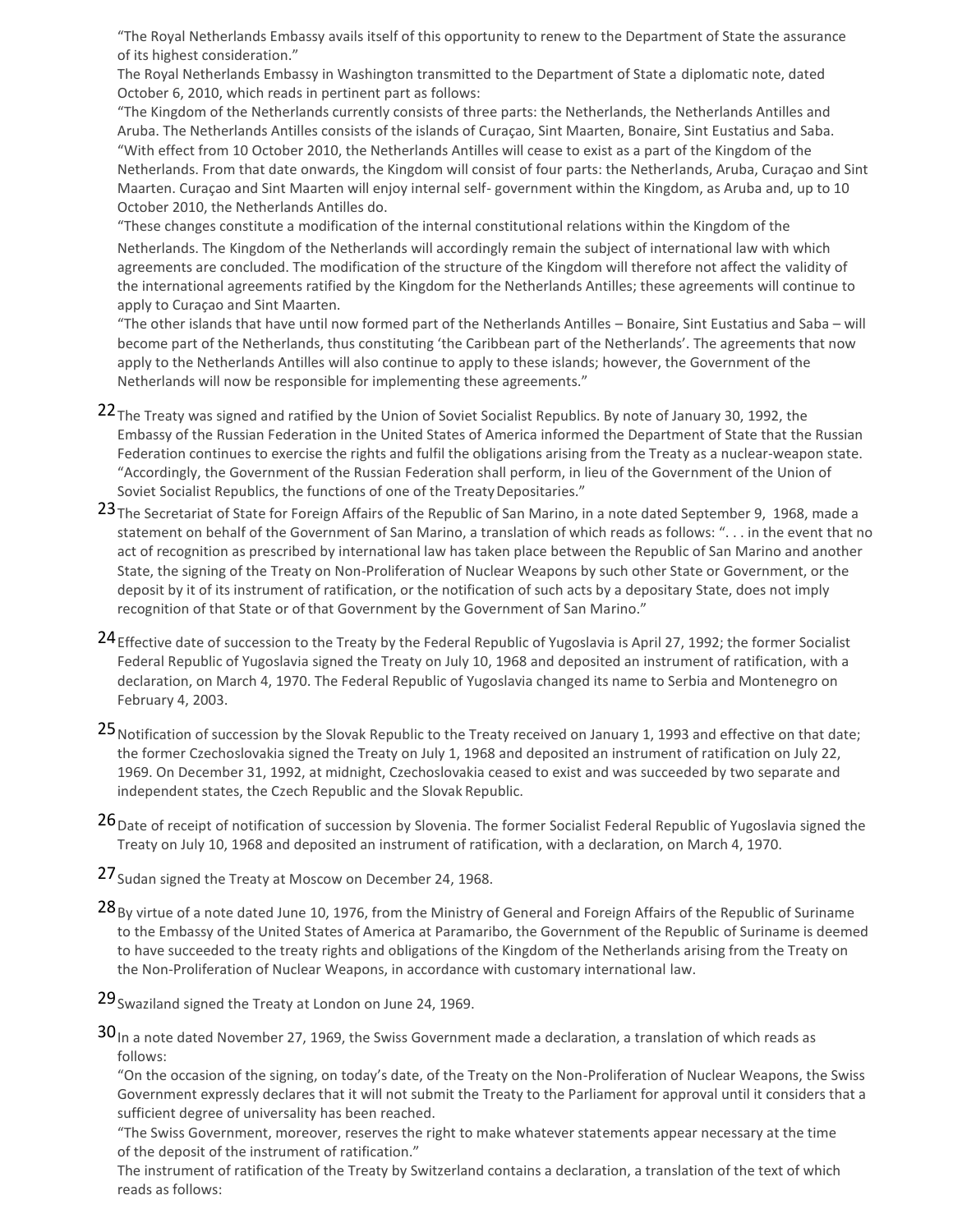"Noting that the Treaty is intended to prevent States which do not possess nuclear weapons from producing such weapons and other nuclear explosive devices or acquiring them, Switzerland hereby ratifies the Treaty with a view that its provisions are directed exclusively at the achievement of that goal and will not have the effect of limiting the use of nuclear energy for other purposes.

"Availing itself of this occasion of the deposit of its instruments of ratification, Switzerland makes the following declaration:

1. Switzerland notes that, according to Article IV, research, production, and use for peaceful purposes inthe nuclear sector are not governed by the prohibitions contained in articles I and II. Such activities specifically include the entire field of energy production and related operations, research and technology in the sector of future generations of nuclear fission or fusion reactors, and the production of isotopes.

2. Switzerland defines the term 'source or special fissionable material,' used in article III, in conformity with the current article XX of the Statute of the IAEA. A modification of this interpretation shall require the formal agreement of Switzerland.

Furthermore, Switzerland will accept only such interpretations and definitions of the concepts 'equipment or materials specially designed or prepared for the processing, use or production of special fissionable material,' mentioned in article III(2), as it has expressly approved.

3. Switzerland understands that application of the Treaty and particularly the control measures will notlead to discrimination against Swiss industry in international competition."

- 31 The Tonga High Commission in London transmitted to the American Ambassador by note dated July 7, 1971, a note dated June 22, 1971, from the Prime Minister and Minister for Foreign Affairs of Tonga stating as follows: "The Government of Tonga has examined the Treaty . . . and declares that it considers itself bound by virtue of the signature of the United Kingdom and pursuant to customary international law. I would therefore request you to consider listing Tonga as a party to this instrument."
- 32 The instrument of ratification of the Treaty by Turkey is accompanied by a statement, the text of which reads as follows:

"The Government of the Republic of Turkey decided to deposit today the instrument of ratification of the Treaty on the Non-Proliferation of Nuclear Weapons.

"In voting in favour of the Treaty on June 12, 1968 at the 22nd session of the United Nations General Assembly and in signing the Treaty on January 28, 1969, the Turkish Government indicated its intention for eventual ratification. "The Turkish Government is convinced that the Treaty is the most important multilateral arms control agreement yet concluded. By reducing the danger of a nuclear war, it greatly contributed to the process of detente, international security and disarmament.

"Turkey believes that her adherence would further the universality of the Treaty and strengthen international nuclear non-proliferation system. It is however evident that cessation of the continuing arms race and preventing the war technology from reaching dangerous dimensions for the whole mankind can only be realised through the conclusion of a treaty on general and complete disarmament under strict and effective international control. Furthermore, Turkey would like to underline the non-proliferation obligations of the nuclear-weapon states under relevant paragraphs of the Preamble and Article VI of the Treaty. Proliferation of all kinds must be halted and measures must be taken to meet adequately the security requirements of non-nuclear weapon states. Continuing absence of such assurances might have such consequences that may undermine the objectives and the provisions of the Treaty.

"Having included nuclear energy in its development plan as one of the sources of electricity production, Turkey is prepared as stipulated in Article IV of the Treaty, to cooperate further with the technologically advanced states, on a non-discriminatory basis, in the field of nuclear research and development as well as in nuclear energy production. Measures developed or to be developed at national and international levels to ensure the non-proliferation of nuclear weapons should in no case restrict the non-nuclear weapon states in their options for the application of nuclear energy for peaceful purposes."

33 The instrument of ratification by the United Kingdom states that the Treaty is ratified in respect of "the United Kingdom of Great Britain and Northern Ireland, the Associated States (Antigua, Dominica,Grenada, Saint Christopher-Nevis-Anguilla and Saint Lucia) and Territories under the territorial sovereignty of the United Kingdom, as well as the State of Brunei, the Kingdom of Tonga and the British Solomon Islands Protectorate".

The British Chargé d'Affaires ad interim made the following declaration in a note to the Secretary of State dated November 27, 1968:

"Acting on instructions from Her Majesty's Principal Secretary of State for Foreign and Commonwealth Affairs I hereby declare that the provisions of the Treaty shall not apply in regard to Southern Rhodesia unless and until the Government of the United Kingdom informs the other depository Governments that it is in a position to ensure that the obligations imposed by the Treaty in respect of that territory can be fully implemented."

The Embassy of the Federal Republic of Cameroon informed the Department of State by a note dated April 24, 1969,